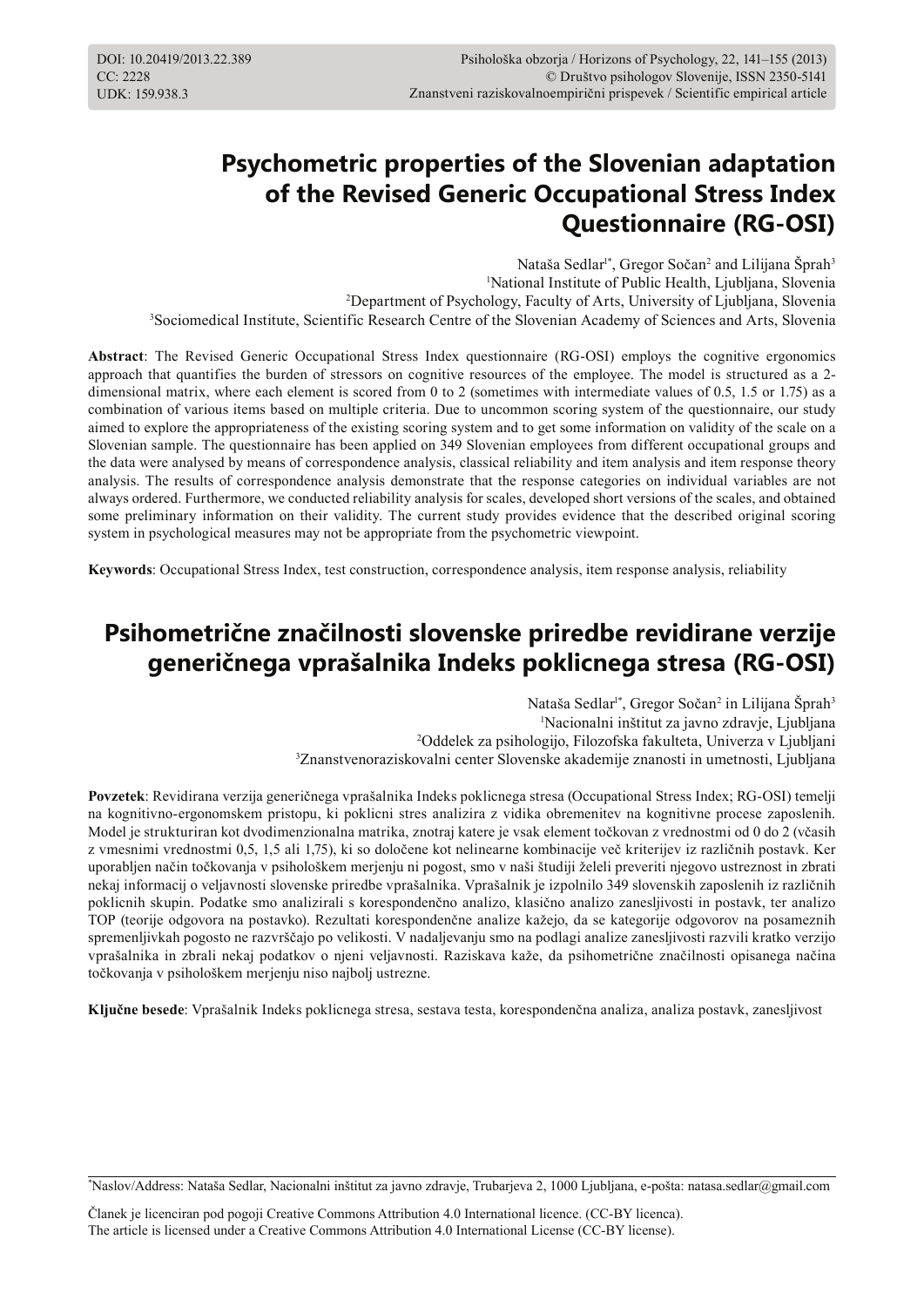Changes in content and organisation of work in recent decades have resulted in an increasing exposure to psychosocial risks in the workplace that can considerably impair workers' and organisational health. Several studies (EU-OSHA, 2010; Parent-Thirion, Fernández Macías, Hurley, & Vermeylen, 2005; Parent-Thirion et al., 2010) showed that exposure to psychosocial risk factors at work may result in a state of work-related stress that has negative impact on employees, organizations and national economies. Longitudinal studies and systematic reviews (Niedhammer, Tek, Starke, & Siegrist, 2004; Salavecz et al. 2010; van Stolk, Staetsky, Hassan, & Kim, 2012) have indicated its association with heart disease, anxiety, depression, and musculoskeletal disorders. Moreover, there is strong and consistent evidence that high job demands, low control, and effort-reward imbalance present risk factors for mental and physical health problems (Halbesleben & Buckley, 2004; Siegrist, 2002).

Due to its negative impact on employees and work organisations, work-related stress has been widely studied. Most commonly used models for studying the effects of psychosocial work factors on workers' health are the demand-control model (JDC or job strain; Johnson & Hall, 1988; Karasek, Baker, Marxer, Ahlbom, &Theorell, 1981) and Effort-Reward Imbalance model (ERI; Siegrist, 2002). The JDC model emphasizes the extrinsic and situational components of the work (job demands, control/decision latitude and support at work), while the ERI model incorporates the intrinsic characteristics of an individual (motivation, commitment to the work). According to the JDC model exposure to high levels of psychological demands and low levels of social support and job control are associated with more negative health outcomes. The ERI model, on the other hand, proposes that high efforts of employees (external demands or internal motivations), if not matched with high rewards (economic, recognition, promotion prospects, job security, etc.), may as well lead to strain and negative health outcomes of the employees. Due to the popularity of the described models occupational stress is mostly assessed using their corresponding instruments (e.g., Job Content Questionnaire, Effort-Reward Imbalance questionnaire).

Complementary to sociological models of work-related stress, but less frequently used, are models arising from cognitive ergonomics approach. Cognitive ergonomics is most commonly defined as a discipline that focuses on mental processes such as perception, memory, information processing, reasoning, and motor response as they affect interactions among humans and other elements of a system (Hollnagel 2003; Vicente, 1999). One of the current models, developed from a cognitive ergonomics, is Occupational Stress Index (OSI) model (Belkić, 2003). It is based on Welford's information processing model (Welford, 1968) and incorporates risk factors for work-related stress at different levels of information transmission: sensory input, decision process and action. Therefore, factors as nature and temporal density of incoming information as well as complexity, completeness and coherence of the processed information are included to assess the burden

of work processes on the central nervous system of the employee. The model includes risk factors arising from different levels of work environment; from task-level, work schedule, physical and chemical factors to broader organizational factors. Taking this theoretical approach Belkić and Savić (2008; Belkić, 2003) developed the Revised Generic OSI questionnaire (RG-OSI).

# **The Revised Generic OSI questionnaire**

The generic form of the questionnaire is applicable to workers of any occupational profile and allows betweengroup analyses. It can also be taken as a starting point for the development of occupation-specific OSI questionnaires (e.g., Belkić, Emdad, & Theorell, 1998; Belkić & Nedić, 2007). Following a cognitive ergonomics perspective work-related stress is evaluated in terms of demands of the work on mental resources of the employee.

The OSI model is structured as a 2-dimensional matrix. Seven stress aspects (underload, high demand, strictness, extrinsic time pressure, aversive/noxious exposures, avoidance/symbolic aversiveness, conflict/uncertainty) are combined with 4 levels of information transmission (input, central decision making, task performance, and general level; Figure 1). First three levels of information transmission represent the basic cognitive ergonomic processes as described by Welford (1968), whereas 'general' level is added to include the elements related to broader work context.

Each stress aspect therefore includes risk factors from all three levels of information transmission and some general risk factor as presented in Table 1. For example, underload stress aspect includes 'low frequency of incoming signals' and 'no communication needed' on input level, 'automatic decisions' on central decisionmaking level, 'homogenous tasks' and 'simple tasks' on task performance level and 'inadequate pay' and 'no chances for upgrade' on general level. Summations by levels of information transmission and by stress aspects can be made. The sum of all scores represents an attempt to quantify the overall burden of working condition on an employee.

Technically, each risk factor is defined as a pair of coordinates, defined by the type of stress and the level of information transmission. It is scored according to an intricate scoring system; from 0 (absence) to 2 (strongly present), sometimes with intermediate values of 0.5, 1.5 or 1.75, where scores are related to (typically non-linear) combinations of multiple criteria. Number of scoring categories for each risk factor and corresponding scoring rules were based on subjective judgment of the authors. Detailed instructions about which items need to be taken into account to get scores for each element in the matrix are provided in the scoring sheet. For example, the risk factor 'automatic decision making' (placed on the central decision-making level of stress aspect underload) can be scored with 0, 1 or 2 points. Zero points refers to the absence of the risk factor and is obtained when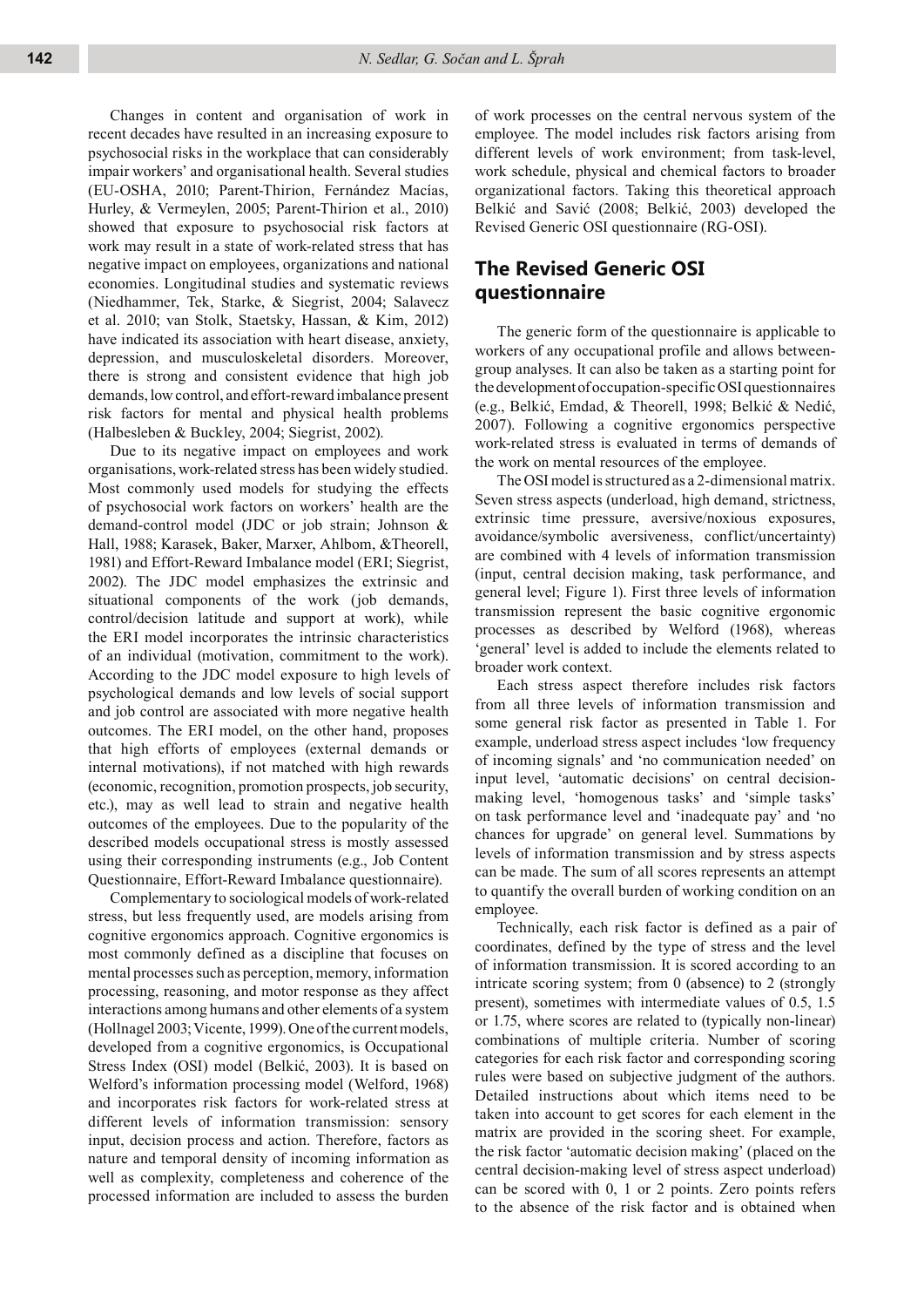| Levels of<br>Information<br>Transmission | Underload                                                                                                                      | High Demand                                                                                                                                                                                                 | <b>Strictness</b>                                                                                                                                                                                                                         | Extrinsic<br>Time<br>Pressure                                     | Aversiveness<br><i>(Noxious</i><br>Exposures)       | Avoidance<br>(Symbolic<br>Aversiveness)                                                                                                                                     | Conflict /<br>Uncertainty                                                                                                                                                                                                                                                                |
|------------------------------------------|--------------------------------------------------------------------------------------------------------------------------------|-------------------------------------------------------------------------------------------------------------------------------------------------------------------------------------------------------------|-------------------------------------------------------------------------------------------------------------------------------------------------------------------------------------------------------------------------------------------|-------------------------------------------------------------------|-----------------------------------------------------|-----------------------------------------------------------------------------------------------------------------------------------------------------------------------------|------------------------------------------------------------------------------------------------------------------------------------------------------------------------------------------------------------------------------------------------------------------------------------------|
| Input                                    | *Homogeneous<br>signals<br>*Low frequency<br>of incoming<br>signals<br>*Works alone<br>- without need<br>to communica-<br>tion | *Several<br>info. sources<br>*Heterogeneous<br>information<br>*Heavy burden<br>on visual system<br>*High frequency<br>of incoming<br>signals<br>*Three sensory<br>modalities<br>*Communication<br>essential | *Strict require-<br>ments for signal<br>detection                                                                                                                                                                                         | *No con-<br>trol over<br>speed of<br>incoming<br>signals          | *Glare<br>*Noise                                    | *High level of<br>attention (serious<br>consequences of a<br>momentary lapse)<br>*Visually-disturbing<br>scenes<br>*Listens to emotion-<br>ally-disturbing<br>occurrences   | *Signal / Noise<br>conflict<br>*Signal / Signal<br>conflict                                                                                                                                                                                                                              |
| Central<br>Decision-Making               | *Decisions<br>automatic from<br>input                                                                                          | *Complex deci-<br>sions<br>*Complicated<br>decisions<br>*Decisions affect<br>work of others<br>*Rapid decision-<br>making                                                                                   | *Strict problem-<br>solving strategy<br>*Strictly<br>defined correct<br>decisions                                                                                                                                                         | *Decision<br>cannot be<br>postponed                               |                                                     | *Serious conse-<br>quences of a wrong<br>decision                                                                                                                           | *Missing informa-<br>tion needed for<br>decision<br>*Contradictory<br>information<br>*Unexpected<br>events change work<br>plan                                                                                                                                                           |
| Output / Task<br>Execution               | *Hoomogene-<br>ous tasks<br>*Simple tasks<br>*Nothing to do                                                                    | *Heterogeneous<br>tasks<br>*Simultaneous<br>task performance<br>*Complex tasks<br>*Rapid task<br>performance                                                                                                | *Work<br>must meet a<br>strictly-defined<br>standard                                                                                                                                                                                      | *No con-<br>trol over<br>rate of task lifting<br>perform-<br>ance | *Vibration<br>*Isometric                            | *Hazardous task<br>performance                                                                                                                                              | *Conflicting<br>demands<br>Task performance<br>hampered by:<br>*Extrinsic<br>problems<br>*Interruptions<br>from people                                                                                                                                                                   |
| General                                  | *Fixed pay<br>*Inadequate pay<br>*No chances for<br>upgrade<br>*Lack of recog-<br>nition of work                               | *Piece rate work<br>*Long work<br>hours<br>*Holds $2+$ jobs<br>*Lack of rest<br>breaks<br>*Night shift/ir-<br>regular work<br>hours<br>*Lack of paid<br>vacations                                           | *Fixed body<br>position<br>*Confined.<br>window-less<br>workspace<br>*Lack of<br>autonomous<br>work-space<br>*Limited in<br>taking time off<br>from work<br>*Low influence<br>over: Schedule,<br>Policy, tasks,<br>with whom one<br>works | *Speed-up<br>*Deadline<br>pressure                                | *Cold<br>*Heat<br>*Noxious<br>gases/fumes/<br>dusts | *Work accident<br>*Witness work ac-<br>cident<br>*Suicide occurrence<br>*Work-related<br>litigation/testifying<br>in court<br>*Lack of function-<br>ing emergency<br>system | *Emotionally<br>charged work at-<br>mosphere<br>*Lack of help with<br>work-related dif-<br>ficulties<br>*Opposition to ca-<br>reer advancement<br>*Violation of<br>behaviour norms/<br>abuses of power<br>*No grievance<br>redress<br>*Threat of job loss<br>*Lack of job coher-<br>ence |

Table 1. *The Occupational Stress Index (OSI), Version 2003, (Belkić and Nedić, 2007, p. 63)*

the respondent's answers reflect that he is not making automatic decisions; Decisions not automatic ( $I2 = c$ , d or e) OR Some supervisory work  $(11 = b, c \text{ or } d)$ . On the contrary, 2 points are ascribed when the content of included items reflects automatic decision making of the respondent; Fully automatic decisions  $(I2 = a)$  AND No supervisory work  $(11 = a)$ ; see Table 2. Despite the fact the RG-OSI is used in organizational research (e.g., Soori, Rahimi, & Mohseni, 2008), there is no available evidence concerning the validity of the scoring rules and the psychometric characteristics of the instrument in general.

# **Aim of the study**

Both the classical test theory approach and the congeneric (factor-analytical) approach to the analysis of the internal structure of a test imply a (possibly weighted) sum score. The unique scoring system of the RG-OSI questionnaire is therefore not suitable for analysis with psychometric tools, based on the linear model, because the total test scores are not linear composites of the ratings at the most elementary level. Furthermore, the item response theory (IRT) is not optimal either, since IRT—similarly to the previously mentioned approaches—assumes that the test components can be freely combined. Nevertheless, we aimed to explore the appropriateness of the existing scoring system and to estimate the reliability of the scale on a Slovenian sample, using the classical and IRT approach, since we could find no viable non-compensatory model that could be fitted to our data. In order to get some initial assessment of the validity of RG-OSI, its correlations with some negative stress outcomes (intent to turnover, burnout, and work-family conflict) were explored.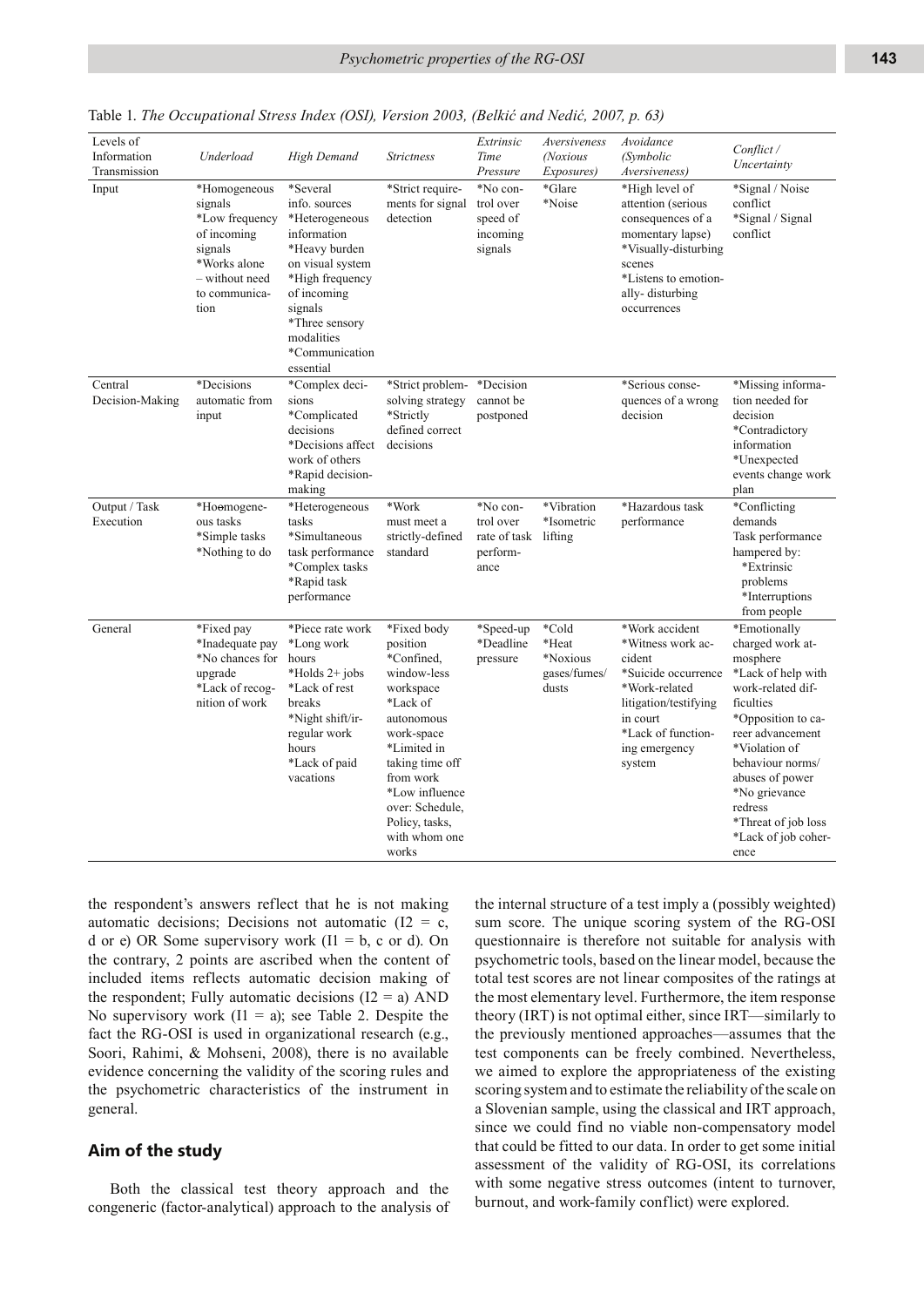# **Method**

## **Participants**

Data collection was carried out within different occupations from public and private sector where several employers have been invited to participate in the study. The approval of the local psychological ethics committee has been obtained prior to the study. After giving informed consent, employees were asked to anonymously complete the questionnaires according to the instructions and return it in a sealed envelope.

The participants  $(N = 141)$  were employees of four work organizations from different sectors (health, construction, industrial work) that took part in the project »The Support Programme for Employers and Employees for Reducing Work-related Stress and Its Adverse Effects«. The rest of the data were collected on employees of the Slovenian Association of Free Trade Unions  $(N = 33)$ , employees of various police directorates across Slovenia (*N* = 83), and on an opportunity sample of Slovenian employees in different occupations  $(N = 92)$ . The sample  $(N = 349)$ predominantly consisted of employees from government, public administration and defence (34.6%), health care and social work (20.8%), industry or manufacturing (18.3%), construction (8.7%), and education (5.1%). According to Things-Data-People taxonomy (Fine & Cronshaw, 1999) the majority of participants worked primarily with people (39.7%), 36.6% worked primarily with things and 20.8 % worked primarily with information. 170 participants (48.7%) were male. More than a third of the sample was 31 to 40 years old (35.1%), 26.4% of the participants were 41 to 50 years old, 22.6% 20 to 30 years old, 15.9% more than 50 years old, and 8.1% less than 20 years old. Regarding education, most of the participants completed either high school (35.5%), university (28.5%), vocational  $(7.6\%)$  or higher vocational school  $(11.8\%)$ . The mean working experience was 14.7 years  $(SD = 12.2)$ , the mean organizational tenure was 9.6 years (*SD* = 8.9) and most of the participants (90.2) worked under long-term contract.

### **Instruments**

*Workplace stress* was assessed by the Revised Generic OSI questionnaire (RG-OSI, Belkić & Savić, 2008) that consists of 65 items. It measures risk factors at different levels of information transmission (input, central decision making, task performance and general level) that cover 7 stress aspects: Underload, High Demand, Strictness, Extrinsic Time Pressure, Aversive/Noxious Exposures, Avoidance/Symbolic Aversiveness, Conflict/Uncertainty. Higher score on a particular stress aspect and higher total OSI score indicate higher level of work-related demands on mental resources of the employee. Detailed information about the instrument is provided in the introductory section of the article.

*Intent-to-turnover* was measured with two items, adapted from existing questionnaires measuring an employee's desire to remain with the current employer (Konovsky & Cropanzano, 1991; Scott, Bishop, & Chen, 2003): 'I often think of quitting my current job', 'It is very possible for me to leave for another company next year'.

*Burnout* was measured with The Oldenburg Burnout Inventory (OLBI; Demerouti, Bakker, Nachreiner, & Schaufeli, 2001). Items measuring two dimensions of burnout exhaustion and disengagement are scored on a four-point scale from strongly agree (1) to strongly disagree (4). Exhaustion subscale refers to general feelings of emptiness, overtaxing from work, a strong need for rest, and a state of physical exhaustion. Disengagement subscale refers to distancing oneself from the object and the content of one's work and to negative, cynical attitudes and behaviours toward one's work in general. Each subscale includes four items that are positively framed and four items that are negatively framed. The reliability of the scales in Slovenian validation study of the questionnaire (Sedlar, Šprah, Tement, & Sočan, submitted) was moderate ( $\alpha$  = .73 for Exhaustion scale and  $\alpha$  = .71 for Disengagement scale). Higher reliability ( $\alpha$  = .88) was obtained for scales consisting only of negatively framed items. The »negative items only« model also fitted the data better than other models, tested by means of confirmatory factor analysis. Therefore, only this part of the original questionnaire was used in our study.

*Work-family conflict* was measured with the Slovenian version of Work-family conflict scales (Carlson, Kacmar, & Williams, 2000; Tement, Korunka, & Pfifer, 2010). For the purpose of this study, we used only three subscales measuring more difficult participation (lack of time, strain or incompatible behaviour) in the family domain because of work responsibilities. Subscales Time-Based Work-Family Conflict and Strain-Based Work-Family Conflict refer to work and family competing for a person's time or energy, respectively, while subscale Behaviour-Based Work-Family Conflict refers to incompatible behaviours between these two domains. Each dimension consists of three items with a five-point response scale  $(1 =$  strongly disagree;  $5 =$  strongly agree).

## **Procedure**

# The process of translation and adaptation of the RG-OSI instrument

Implementation of the Slovenian RG-OSI instrument underwent the following steps:

1. *Forward translation*

 Two psychologists, experts in the field of occupational psychology with advanced knowledge of English language translated the original version of the RG-OSI instrument into the Slovenian language.

2. *Expert panel on the suitability of the EN-SLO translation* 

 Four experts (two general psychologists, one psychologist specialized in health and one psychologist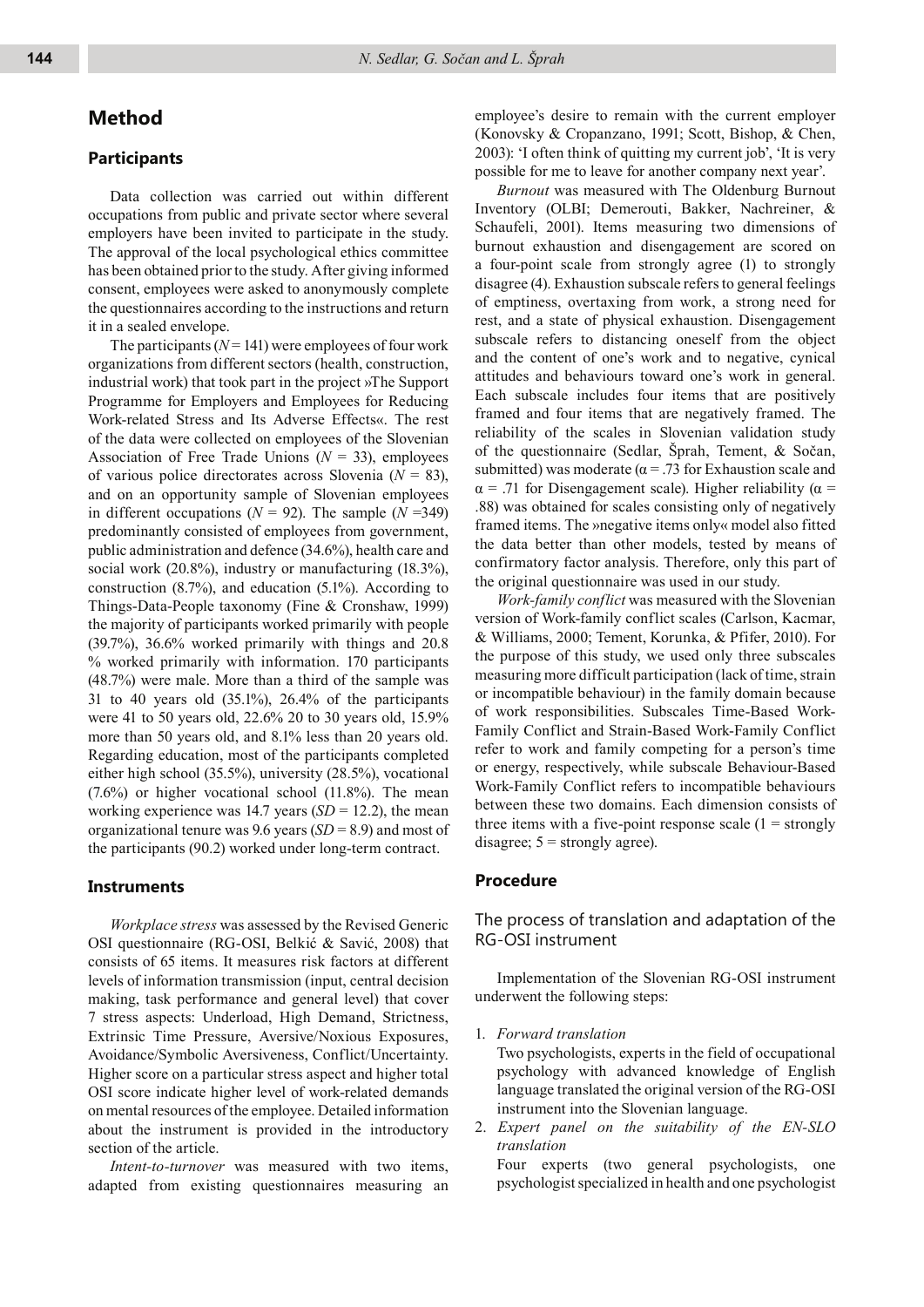specialized in occupational psychology, all of them experienced in instrument development and translations) reviewed discrepancies between English version of the RG-OSI and Slovenian translations, as well as suggested alternatives. They ensured that proposed alternatives were conceptually and culturally equivalent to the original.

3. *Pre-testing of the RG-OSI instrument and cognitive interviewing*

 Pre-testing of the instrument was carried out in the group of 11 respondents. They represented males and females from all age groups (18 years of age and older), with different socioeconomic backgrounds and different occupations. The interviews were conducted by experienced interviewers. Each respondent individually filled out the RG-OSI questionnaire and was afterwards systematically debriefed. During the interview, they were asked the following set of questions: 1) Do you find the question understandable? 2) Could you repeat it in your own words? 3) Did you have any problems with answering it? 4) Were there any words you did not understand or any word or expression that you find unacceptable or offensive?

4. *Final version and back-translation*

 The final version of the instrument in the Slovenian language has been created after all stages described above and translated back to the English by an independent translator, whose mother tongue was English and who had no previous knowledge of the questionnaire. The English back-translation of the Slovenian version of the RG-OSI instrument has been introduced to the author of the original RG-OSI questionnaire, who approved modifications and its use in Slovenia. Final version of a translated questionnaire closely resembled the English version.

## **Analyses**

Inspection of the data revealed that all variables have at least one missing value and the maximum number of missing values was 19. On average there were 1.9% missing values per variable. In order to avoid the loss of these data, missing data were estimated. Although Little's MCAR test (Little & Rubin, 1989) was significant ( $p = .01$ ), we see no substantive reasons to expect the presence of Missing Not At Random (MNAR) missing mechanisms. Missing data were imputed using the Expectation-Maximization (EM) algorithm that estimates missing values by an iterative process and has been demonstrated to be an effective method of dealing with missing data (Graham, 2009). All analyses were conducted using a total of 349 participants.

SPSS Statistics 21.0 was used to perform all the statistical analyses, except for item response analysis that was done in IRTPRO (Cai, Thissen, & du Toit, 2011). A correspondence analysis was conducted to check whether multivariate categorical responses are ordered (i.e., scaled on at least an ordinal scale). To evaluate the ability of each

item to discriminate between levels of different stress aspects the classical and the item response analysis were conducted. The reliability of the scales was estimated with internal consistency coefficients  $(\alpha)$ . Items with lower discrimination power were eliminated and the correlations of both the obtained shorter and the original scales with selected variables were compared.

# **Results**

This section consists of three parts. We begin with the presentation of the scoring system for one of the scales, followed by evaluation of the scoring system by means of correspondence analysis and IRT analysis. Finally, we present the results of the reliability analysis for variant scales and their correlations with selected variables.

# **Evaluation of the scoring system (subscale Underload)**

For the purpose of this article, we will illustrate the evaluation of the scoring system of the first dimension Underload. Table 2 presents the structure of the dimension according to the cognitive ergonomic theory. The total score is obtained as a sum of risk factors on three levels of information transmission (input, central decision making, task performance) and general risk factors. Information about items that need to be taken into account to get scores for each risk factor and corresponding scoring rules are presented in the scoring sheet (see Table 3 for a demonstration).

Table 2. *Structure of the Underload dimension on different levels of information transmission*

| Homogeneous information $=$ IU1                         |
|---------------------------------------------------------|
| Low frequency of incoming signal= IU2                   |
| No need for communication $=$ II $\overline{13}$        |
| Input Underload Total $(IUT) = IUI + IU2 + IU3$         |
| Automatic decision-making= CUT                          |
| Central Underload Total (CUT) = CUT                     |
| Homogeneous tasks= OU1                                  |
| Simple tasks= OU2                                       |
| Nothing to $do = OU3$                                   |
| Output Underload Total $(OUT) = OUI + OU2 + OU3$        |
| Fixed pay= GU1                                          |
| Inadequate pay= GU2                                     |
| Lack of promotion prospects = GU3                       |
| Lack of recognition of good work= GU4                   |
| General Underload Total (GUT) = $GU1 + GU2 + GU3 + GU4$ |
| Total Underload Score= $IUT + CUT + OUT + GUT$          |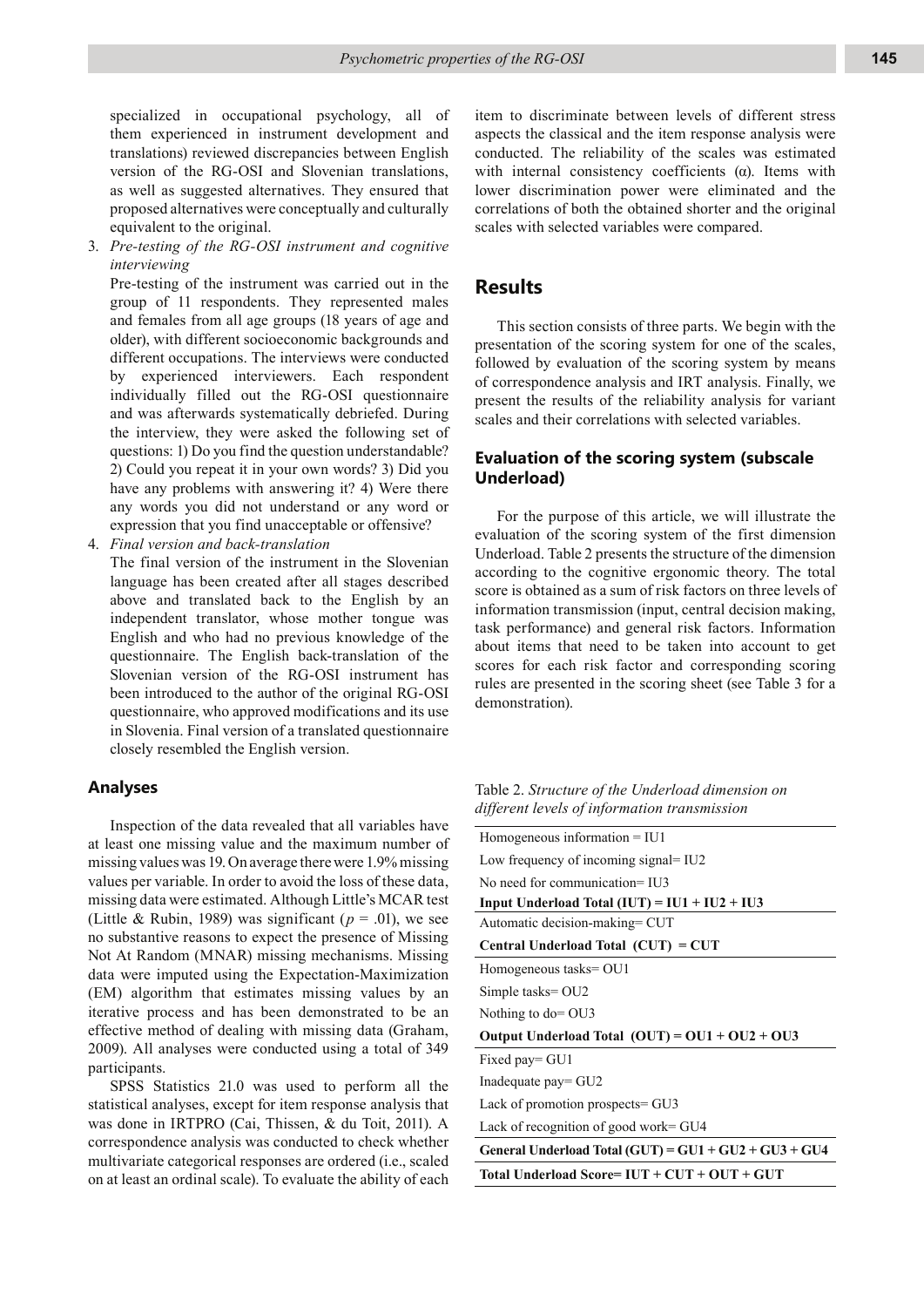Number of variables on different levels of information transmission differs; Input and Output level consist of three risk factors, Central decision making of one risk factor, and General level of four risk factors. Total Underload score is calculated as a sum of all subscales.

Some of the risk factors are scored with 0 and 2 (IU2, IU3, OU2, GU1), some with 0, 1 and 2 (IU1, CUT, GU3), while risk factors (OU1, OU3, GU2, GU4) also include values of 0.5 and 1.5. Scoring instructions in the right column show that some scores are obtained from responses on a single item (OU1, OU3, GU1-GU4) and some are related to a (non-linear) combinations of multiple criteria (IU1-IU3, CUT, OU1, OU2), as exemplified in the introduction.

In the first step, we checked whether the possible item score values are empirically ordered (for instance, whether a score 0.5 statistically implies a lower level of the measured trait than a score of 1). We used a multiple correspondence analysis for this purpose. The correspondence analysis is primarily a (multivariate) descriptive data analytic technique (in which case it is analogous to principal component analysis), but it can also be used as a scaling method (Greenacre, 2007; McDonald, 1999).

The largest amount of variability in the data points is captured by the first dimension; in our example, the first dimension explained 20% of inertia and had a moderate reliability estimate ( $\alpha$  = 0.61). Frequency distributions of

#### Table 3. *Scoring sheet for the Underload dimension*

|                 | $\boldsymbol{0}$ | Heterogeneous information<br>$(H3=a \text{ or } b \text{ (no monotonous tasks)}) \text{ OR } (H1=\text{several tasks}) \text{ OR } (J2-9=\text{interacts with persons or several tasks})$ |
|-----------------|------------------|-------------------------------------------------------------------------------------------------------------------------------------------------------------------------------------------|
|                 |                  | machines)                                                                                                                                                                                 |
| IU1             | $\mathbf{1}$     | Moderately homogeneous information                                                                                                                                                        |
|                 |                  | (H3=c or d) AND [(H1= a few tasks) OR (J2-9=limited interactions with persons / few machines)]                                                                                            |
|                 | 2                | Maximally homogeneous information                                                                                                                                                         |
|                 |                  | $(H3=d \text{ (monotonous tasks)})$ AND $(H1=very few, simple tasks)$ AND $(J2-9=minimal interactions with persons/$                                                                      |
|                 |                  | few machines)                                                                                                                                                                             |
|                 | $\boldsymbol{0}$ | Controls speed him or herself (F3=a or b AND if J3=yes, controls speed of devices) OR<br>>1 new signal/minute (overall assessment, see especially J3-9)                                   |
| IU <sub>2</sub> |                  |                                                                                                                                                                                           |
|                 | 2                | Doesn't control speed (F3=c or d, OR J3=yes and doesn't control speed of devices) AND                                                                                                     |
|                 |                  | <1 new signal per minute (overall assessment, see especially J1-9)                                                                                                                        |
| IU <sub>3</sub> | $\boldsymbol{0}$ | J1=b or c (works with others)(Verify with J4-9)                                                                                                                                           |
|                 | 2                | $J1=a$ (No need for communication with others)((Verify with $J4-9$ )                                                                                                                      |
|                 | $\boldsymbol{0}$ | Decisions not automatic (I2=c, d or e) OR some supervisory work (I1=b, c or d)                                                                                                            |
| <b>CUT</b>      | $\mathbf{1}$     | Fairly automatic decisions but judgment required ( $12=$ b) AND No supervisory work ( $11=$ a)                                                                                            |
|                 | $\overline{c}$   | Fully automatic decisions (I2=a) AND no supervisory work (I1=a)                                                                                                                           |
|                 | $\mathbf{0}$     | H3=a or b (Heterogeneous tasks)                                                                                                                                                           |
| OU1             | $\mathbf{1}$     | H3=c (Fairly homogeneous tasks)                                                                                                                                                           |
|                 | 1.5              | H3=d (Homogeneous tasks) AND H1=three or more tasks                                                                                                                                       |
|                 | $\overline{c}$   | H3=d (Homogeneous tasks) AND H1=two or fewer tasks                                                                                                                                        |
| OU <sub>2</sub> | $\overline{0}$   | Several steps (assessed from H1 & H2)                                                                                                                                                     |
|                 | $\overline{c}$   | Few steps in tasks (assessed from H1 & H2)                                                                                                                                                |
|                 | $\overline{0}$   | H4=a (Always something to do)                                                                                                                                                             |
| OU <sub>3</sub> | 0.5              | H4=b (Rarely nothing to do)                                                                                                                                                               |
|                 | 1                | H4=c (Occasionally nothing to do)                                                                                                                                                         |
|                 | 2                | H4=d (Frequently nothing to do)                                                                                                                                                           |
|                 | $\boldsymbol{0}$ | $C1$ =a or b (Based upon amount of individual or group work)                                                                                                                              |
| GU1             | $\overline{c}$   | $C1=c$ (Fixed pay)                                                                                                                                                                        |
|                 | $\overline{0}$   | C2=a (Covers substantially more than basic needs)                                                                                                                                         |
|                 | 0.5              | C <sub>2</sub> =b (Covers a bit more than basic needs)                                                                                                                                    |
| GU <sub>2</sub> | $\mathbf{1}$     | $C2=c$ (Just barely covers expenses)                                                                                                                                                      |
|                 | 2                | C <sub>2</sub> =d (Totally inadequate)                                                                                                                                                    |
|                 | $\mathbf{0}$     | $C3 = Yes + a$ , b, or c (There are possibilities to upgrade job title or advance one's career, and no active                                                                             |
|                 |                  | opposition)                                                                                                                                                                               |
| GU <sub>3</sub> | $\mathbf{1}$     | $C3 = Yes + d$ (There are upgrade possibilities, but active opposition)                                                                                                                   |
|                 | $\overline{c}$   | $C3 = No$                                                                                                                                                                                 |
|                 | $\overline{0}$   | C5=a (Definitely yes)                                                                                                                                                                     |
|                 | 0.5              | C5=b (Yes, to some extent)                                                                                                                                                                |
| GU <sub>4</sub> | 1.5              | C5=c (Not very much)                                                                                                                                                                      |
|                 | 2                | C5=d (Not at all)                                                                                                                                                                         |
|                 |                  |                                                                                                                                                                                           |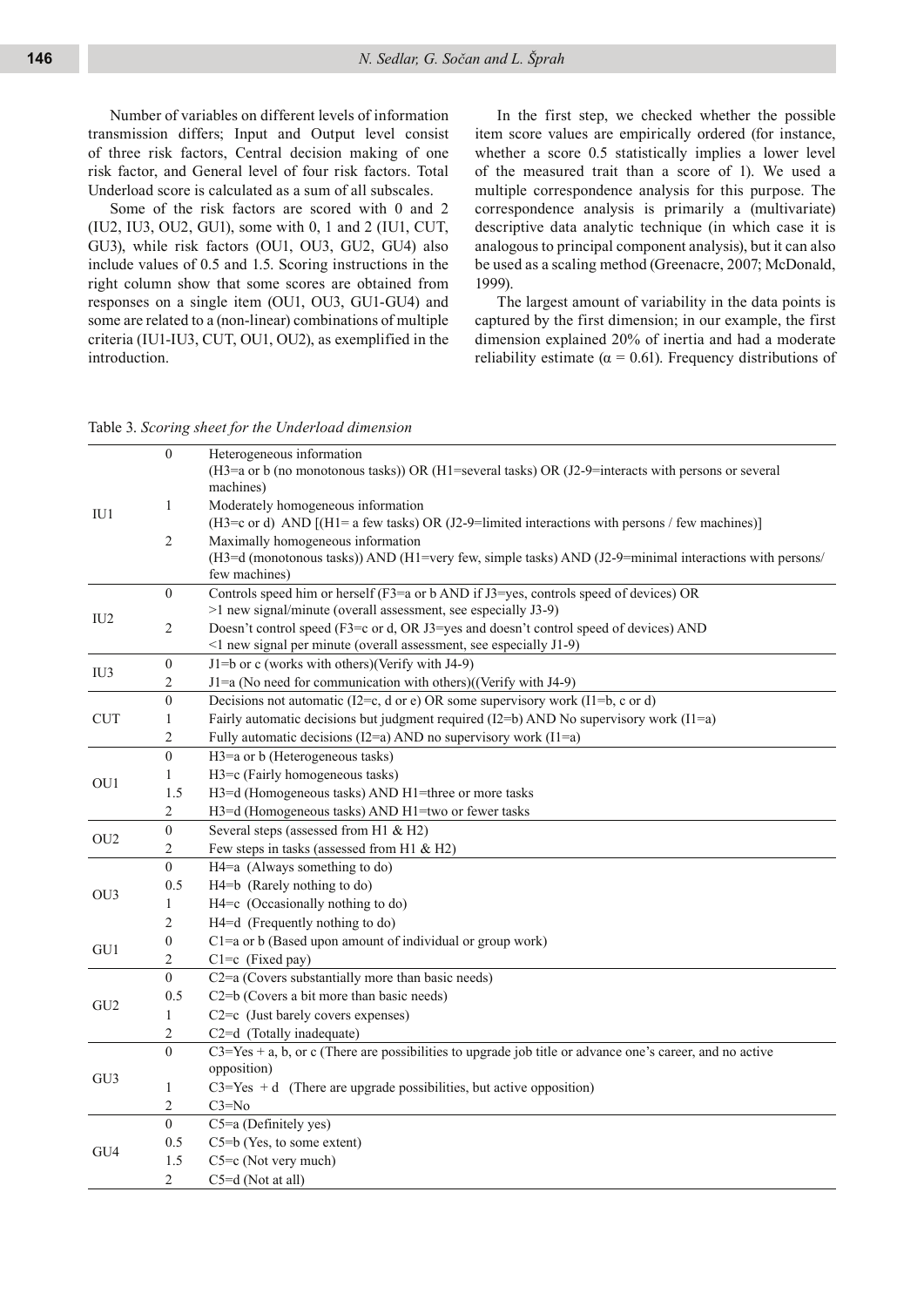

*Figure 1*. Graphical presentation of response scale values.

the variables (not shown in the paper) showed skewed distribution of categorical answers for the first few variables included into the Underload scale (IU1-OU2), because the majority of the participants answered with 0. To illustrate the relative ranking and ordering of centroid coordinates for response categories a graphical presentation was made (Figure 1). Centroid coordinates for response categories of a certain variable should be placed on an ordinal scale if the response categories were accurately measuring burden of a certain risk factor (higher number of points on a variable means higher burden than lower number of points). Colours in rows should therefore be arranged from bright to dark or vice versa. As we can see, this was not the case for variables IU1, OU3 and GU4, where the intermediate values were not ordered as expected. We can also note large differences in the spread of scaled positions of the score values. Items with smaller spread are more likely to have low discrimination indices than items with larger spread, which will be demonstrated in the follow-up.

In the next step, item response analysis using the IRTPRO programme (Cai et al., 2011) was performed to evaluate Underload scale variables. Analysis was conducted using all 11 variables related to all four levels of information transmission, because the number of variables on separate levels of information transmission was too small.

Item response theory (IRT) relates characteristics of items and characteristics of individuals to the probability of choosing each of the response categories. This probabilistic relationship is mathematically defined as a nonlinear regression of the probability of choosing an item response category on a latent trait (item response function). The two-parameter logistic model (2 PL) was used for dichotomously scored variables. For variables with more than two response options, the graded response

model was used, which is a generalization of the 2 PL model for polytomous items (for more information on the models used and item response theory in general, see for instance Embretson & Reise, 2000).

Table 4 presents the item statistics for each item. The item discrimination indices, item thresholds, and the test of model fit are presented. The discrimination index should always be positive, and values above 2 generally indicate a very good discrimination. The threshold (difficulty) index of category *j* is the value of the measured trait (in our case, Underload), at which the probability of responding with category *j* (or higher) is 50%. For dichotomous items, this simplifies to the trait value where the positive and the negative response are equally likely.

Variables IU1 and OU1 had very high discrimination, while the other variables discriminated moderately or non-adequately between respondents. The chi-square goodness-of-fit test indicated a lack of fit for domains IU1, OU1, GU2, GU3; for the remaining majority of the items, the fit seemed to be satisfactory. Since the domains are classified into levels of transmission, local dependence of items within a level could be expected; however, the analysis of residuals (not presented here) did not reveal any problems in this respect. The highest absolute residual value was 2.9, which is well below the value of 10, which Cai et al. (2011) consider to be high.

Item information curves showed that items IU1 and OU1 provided almost all information (see Figure 2), while the other items had little information value (see Figure 3 for a sample graph). The results of item response analysis also showed that the intermediate values of response categories were problematic from the discrimination point of view (see Figure 4). Figure 4 shows that in case of domain GU3, the intermediate item score category 1 was practically useless: its category response function was almost flat, which means that this category did not play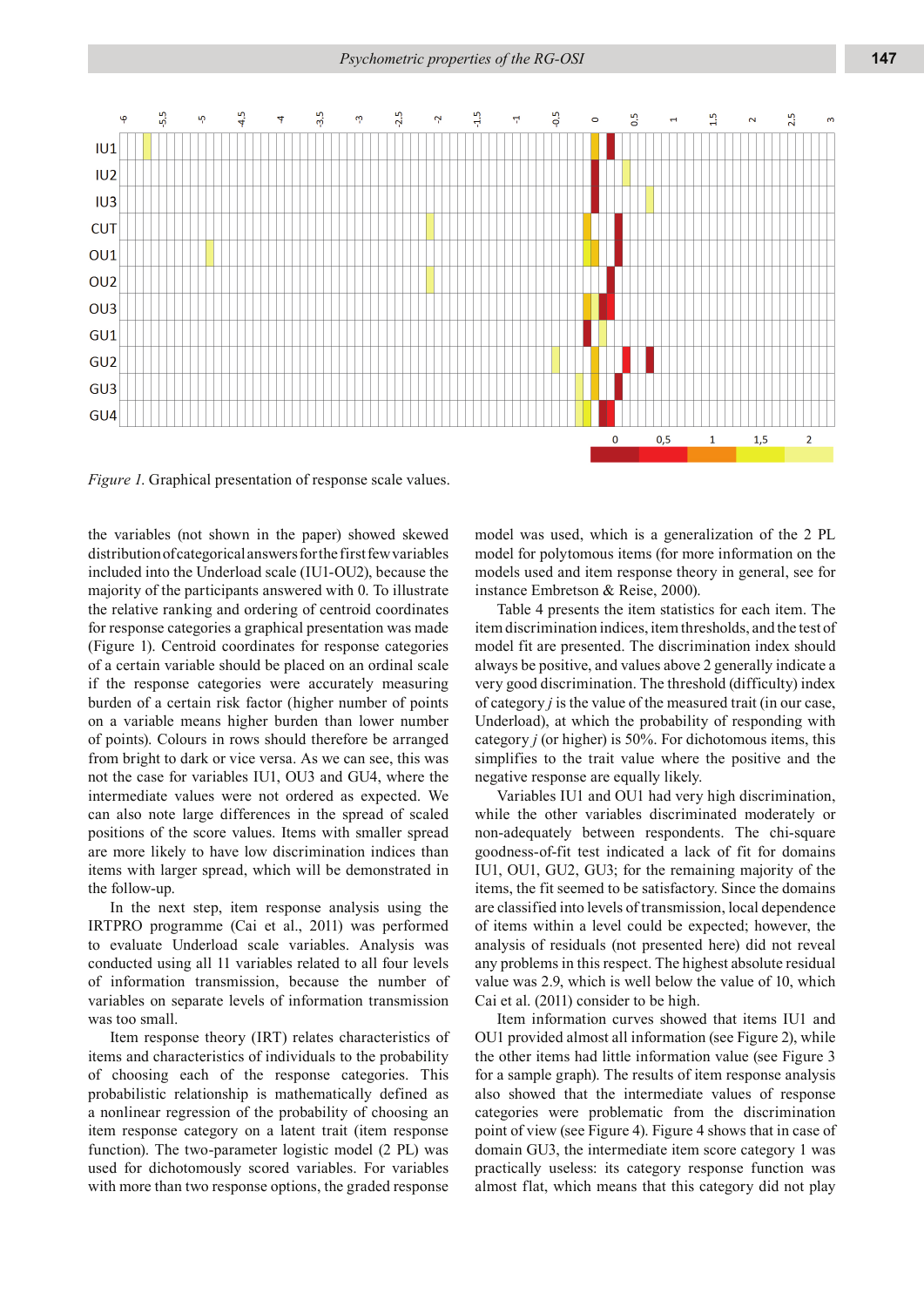| Variable        | Discrimination $(a)$ | Difficulty $(b_i)$ |                   |                   | $\chi^2$ | df | $\boldsymbol{p}$ |
|-----------------|----------------------|--------------------|-------------------|-------------------|----------|----|------------------|
| 2PL model       |                      |                    |                   |                   |          |    |                  |
| IU <sub>2</sub> | 6.23                 | 0.66               |                   |                   | 2.74     | 3  | 0.43             |
| $IU3^*$         | $-70.38$             | $-0.08$            |                   |                   |          |    |                  |
| OU <sub>2</sub> | 3.55                 | 0.92               |                   |                   | 10.93    | 8  | 0.21             |
| GU1             | 14.94                | $-0.14$            |                   |                   | 8.47     | 9  | 0.49             |
| Graded model    |                      | Threshold $(b_1)$  | Threshold $(b_2)$ | Threshold $(b_2)$ |          |    |                  |
| IU1             | 0.78                 | 1.65               | 2.08              |                   | 20.37    | 6  | 0.00             |
| <b>CUT</b>      | 0.21                 | 2.19               | 3.29              |                   | 24.76    | 18 | 0.13             |
| OU1             | 0.85                 | 0.63               | 1.56              | 1.99              | 48.94    | 18 | 0.00             |
| OU <sub>3</sub> | 0.14                 | $-2.20$            | 0.04              | 1.66              | 31.45    | 28 | 0.30             |
| GU <sub>2</sub> | 0.14                 | $-8.23$            | $-0.98$           | 3.74              | 40.36    | 22 | 0.01             |
| GU <sub>3</sub> | 0.15                 | $-1.01$            | $-0.68$           |                   | 30.00    | 15 | 0.01             |
| GU4             | 0.14                 | $-3.51$            | 0.91              | 5.60              | 26.37    | 26 | 0.45             |

Table 4. *Item analysis statistics for the Underload dimension*

\* IRTPRO could not perform the test of fit.

any role in discriminating between persons. In general, category response curves typically emerge when low discrimination is combined with relatively small distances between category thresholds (see Table 4).

We might also note that extreme difficulty estimates of some dichotomous items (in this case, IU3 and GU1) are related to their low discrimination: when the slope of the item characteristic curve is low, a small variation of the slope results in a large difference in the threshold value, which is also reflected in large standard errors for such parameters (standard errors are not shown in Table 4; for instance, the standard error for difficulty parameter of domain IU3 was about 1066). Such values should be therefore considered with great reservation.

We do not discuss the results for the remaining dimensions in details; we only note that the situation was quite similar. There were many items with either low or implausibly high estimate of the discrimination parameter (the latter often in combination with implausibly high threshold values). Furthermore, the analysis of residuals revealed slight local dependency problems (i.e., one or two high local dependence (LD) values larger than 10) with two scales and severe local dependency problems in three scales. For more detailed information see the Appendix.

### **Reliability analysis**

A reliability analysis of all dimensions was conducted, first on the level of subscales (i.e., Information transmission level of stress aspects). Only the results for the dimension Underload are presented to illustrate the procedure and computations. The values of the reliability coefficients, corrected item-total correlations and reliability coefficients if item deleted are presented in Table 5. Reliability coefficients were very low ( $\alpha = 0.20$ -0.27), indicating a limited psychometric usefulness of the scale that could be due to poor interrelatedness between items or too heterogeneous constructs. Therefore, the variables with the lowest item-total correlations (0.00- 0.09) were deleted and the analysis was conducted on the remaining seven variables.

In the second round of item elimination (Table 6), items IU2 and IU3 were deleted. The short Underload scale therefore consisted of 5 variables, but still had a relatively low reliability ( $\alpha$  = .40).

After we have conducted the reliability analysis, all the IU items were eliminated. Hence the Underload dimension of the short RG-OSI scale in the end had no input items.



*Figure 2.* Item information curves for the domains IU1 (on the left) and OU1 (on the right).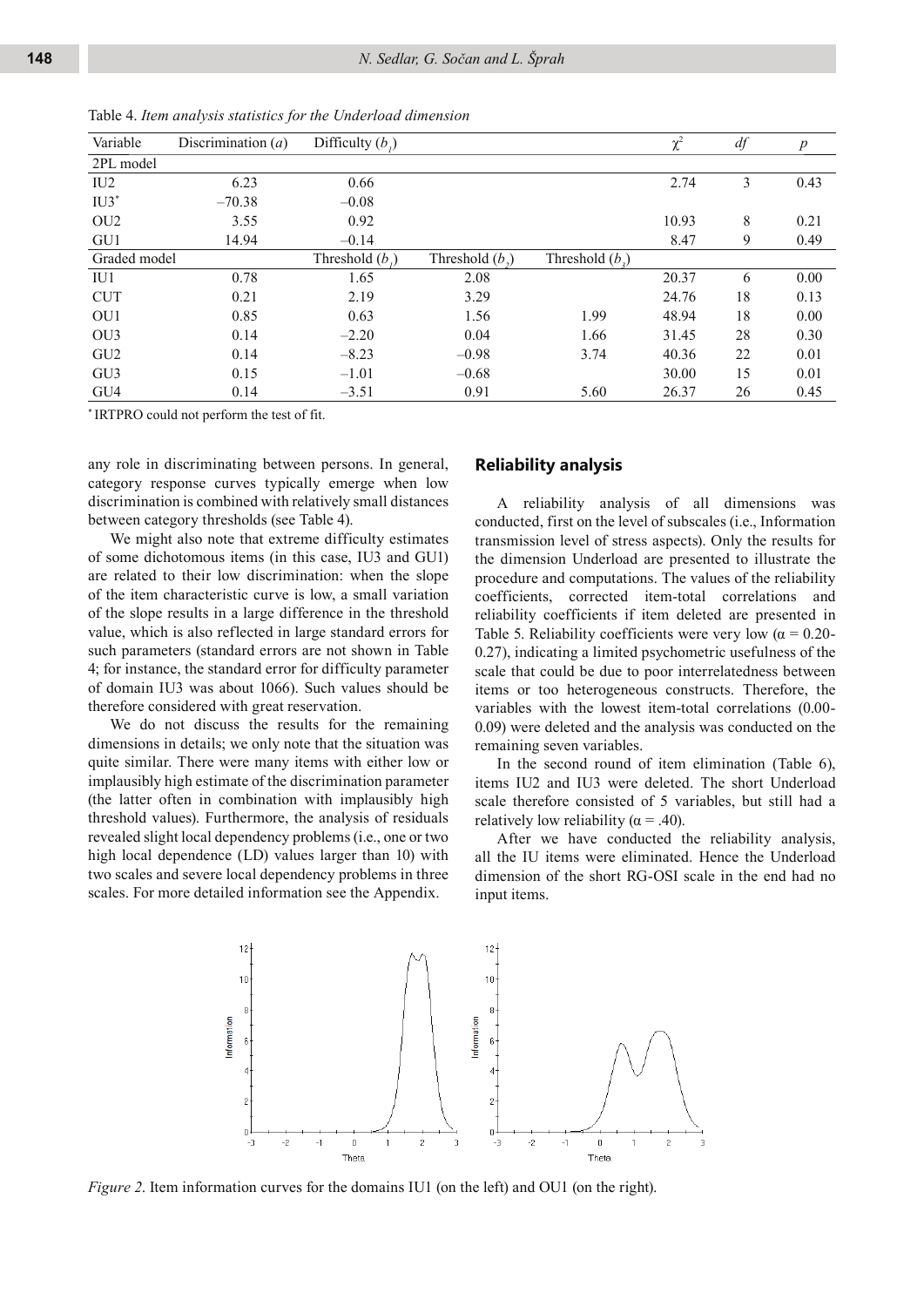

*Figure 3*. Item characteristic curve for the domain GU1. The graph shows the probability of choosing an item response category on a latent trait theta.

In a similar manner items were sequentially removed from other dimensions to maximise reliability. In Table 7 it can be seen that it was necessary to eliminate only a few items from the dimensions Extrinsic Time Pressure (one item), Aversive/Noxious Exposures (two items), Avoidance/Symbolic Aversiveness and Conflict/ Uncertainty (three items). More items had to be removed from dimensions Strictness (five), Underload (seven) and High Demand (nine). After eliminating redundancies Extrinsic Time Pressure dimension included the lowest number of items (five), whereas dimension Conflict/ Uncertainty consisted of the highest number of items (twelve). Reliabilities of scales after two rounds of item elimination were ranging from relatively low (Extrinsic Time Pressure  $\alpha = .50$ ; Strictness  $\alpha = .66$ ) to moderate



*Figure 4*. Item characteristic curve for the domain GU3. The graph shows the probability of choosing an item response category on a latent trait theta.

(Aversive/Noxious Exposures  $\alpha$  = .70; High Demands  $\alpha$  = .71; Avoidance/Symbolic Aversiveness  $\alpha$  = .80; Conflict/ Uncertainty  $\alpha = .83$ ). Similar to Underload dimension, Extrinsic Time Pressure dimension and Strictness dimensions of the short RG-OSI scale in the end had no input items, whereas the latter also lacked output items.

## **Evaluation of the shorter version**

The aim of the construct validation is to embed a purported measure of a construct in a nomological network, that is, to establish its relation to other variables (Cronbach & Meehl, 1955). Although the construct validation of RG-OSI was not the principal aim of this study, we tried to gather some preliminary information

Table 5. *Reliability estimates for the subscales of Underload dimension*

|                                                         | $\alpha$ | $r_{it}$ | $\alpha_{\alpha}$ |
|---------------------------------------------------------|----------|----------|-------------------|
| Homogeneous information $=$ IU1 $*$                     |          | .08      | .44               |
| Low frequency of incoming signal" $=$ IU2               |          | .23      | $-.01$            |
| No need for communication $=$ IU3                       |          | .23      | .19               |
| Input Underload Total $(IUT) = IUI + IU2 + IU3$         | .27      |          |                   |
| Automatic decision-making = CUT                         |          |          |                   |
| Central Underload Total (CUT) = CUT                     |          |          |                   |
| Homogeneous tasks $=$ OU1                               |          | .21      | $-.07$            |
| Simple tasks = $OU2^*$                                  |          | .04      | .26               |
| Nothing to do = $OU3^*$                                 |          | .09      | .23               |
| Output Underload Total $(OUT) = OUI + OU2 + OU3$        | .20      |          |                   |
| Fixed pay = $GU1^*$                                     |          | .00.     | .28               |
| Inadequate pay $=$ GU2                                  |          | .19      | .08               |
| Lack of promotion prospects $=$ GU3                     |          | .13      | .12               |
| Lack of recognition of good work $=$ GU4                |          | .11      | .15               |
| General Underload Total $(GUT) = GU1 + GU2 + GU3 + GU4$ | .20      |          |                   |

*Note.*  $r_{\mu}$  = item discrimination (corrected item–total correlation);  $\alpha_{(i)}$  = coefficient alpha if item deleted \* eliminated items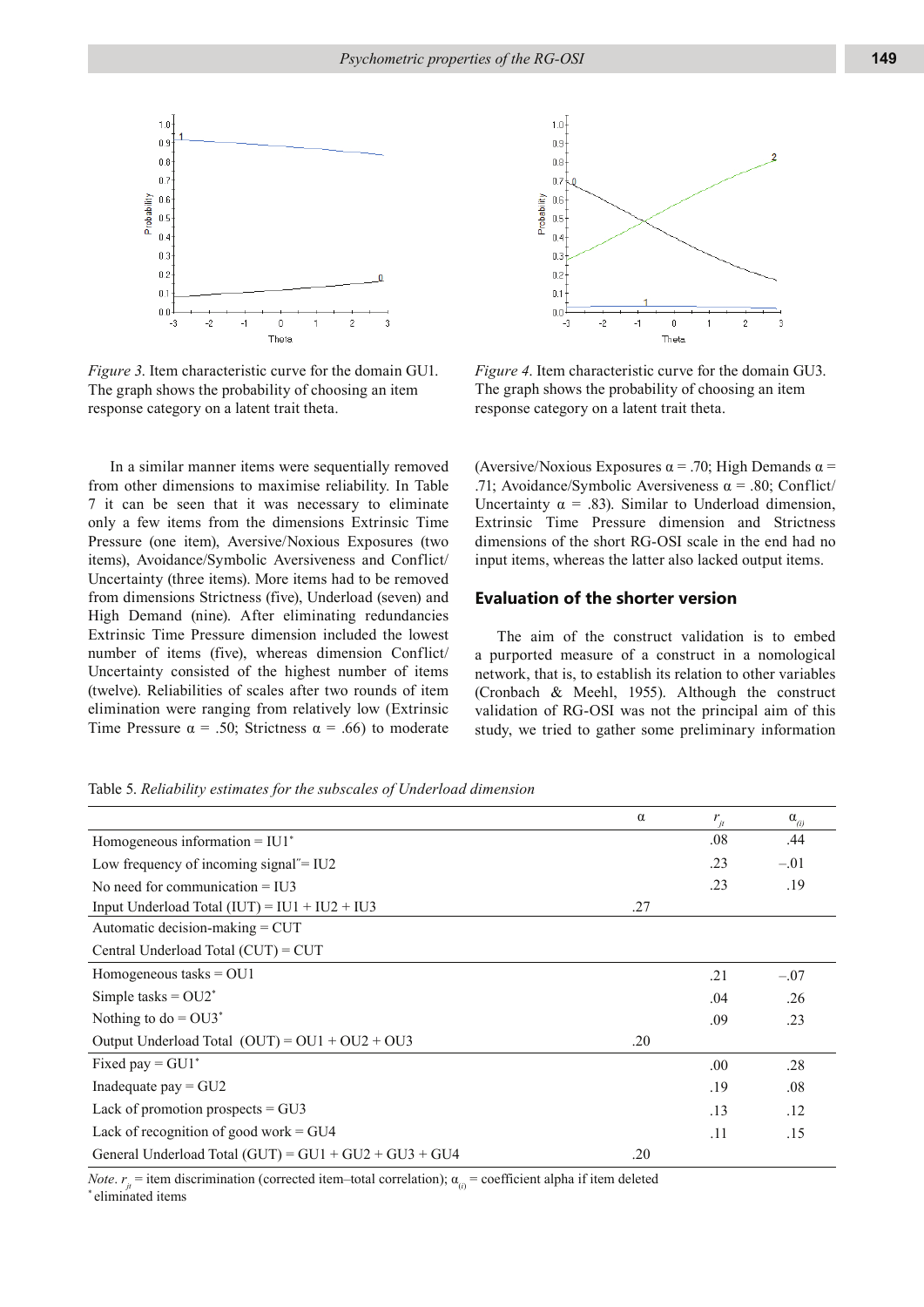Table 6. *Classical item statistics for Underload dimension after first round of item elimination*

|                                           | $r_{\scriptscriptstyle it}$ | $\alpha_{\scriptscriptstyle (i)}$ |
|-------------------------------------------|-----------------------------|-----------------------------------|
| Low frequency of incoming signal = $IU2*$ | 02                          | 41                                |
| No need for communication = IU3 $*$       | .06                         | .41                               |
| Automatic decision-making = CUT           | 25                          | .32                               |
| Homogeneous tasks $=$ OU1                 | 27                          | 32                                |
| Inadequate pay $=$ GU2                    | 29                          | .31                               |
| Lack of promotion prospects $=$ GU3       | 20                          | -39                               |
| Lack of recognition of good work $=$ GU4  | -18                         | -36                               |

*Note.*  $r_{\mu}$  = item discrimination (corrected item–total correlation);  $\alpha_{(i)}$  = coefficient alpha if item deleted

\* eliminated items

on the relations between RG-OSI scales and some related variables. Specifically, we tested whether the participants implicitly differentiated between stress aspects measured by RG-OSI and different constructs (fluctuation, burnout and work-family conflict). Original and short RG-OSI scales were correlated with the respective measures. The results are presented in the Table 8.

The low correlations between the OSI scales and the correlates imply that the participants differentiated between different constructs, but on a limited range. Moreover, the newly constructed shorter scales seemed to have almost identical correlations with measures of similar variables than the original scales.

# **Discussion**

We evaluated the basic psychometric structural characteristics of the Slovenian translation of the RG-OSI. Due to the less commonly used cognitiveergonomics approach that tries to quantify the burden of work-related stress on mental resources of the employee, the questionnaire seemed to be a useful alternative to the existing questionnaires measuring work-related stress.

However, one of the major restraints seemed to be an intricate scoring system, where each variable score is obtained as a combination of multiple criteria. Both correspondence and item-response analysis indicated that this approach is of limited psychometric value. Centroid coordinates indicated that response categories are not ordered, which may put the predetermined scoring system established by original authors under question (example in Table 3). Intermediate values seem to be especially problematic, also from the discrimination point of view. The examination of item characteristic curves indicated that most of the information from the examined dimension is provided in 2 items (we remind the reader that the maximum information of an item is related to its discrimination), while other items had considerably smaller information value and hence smaller discrimination power. The major reason for this most probably resides

| Table 7. Number of items for original and short RG-OSI |
|--------------------------------------------------------|
| scale and coefficient α's for short RG-OSI scale       |

|                         | Number of items RG-OSI |       | $\alpha$ |
|-------------------------|------------------------|-------|----------|
|                         | original               | short | short    |
| Underload               | 11                     | 5     | .40      |
| High demands            | 20                     | 11    | .71      |
| <b>Strictness</b>       | 12                     | 6     | .66      |
| Extrinsic time pressure | 5                      | 4     | .50      |
| Aversive/Noxious        | 7                      | 6     | .70      |
| exposures               |                        |       |          |
| Avoidance/Symbolic      | 10                     | 9     | .80      |
| aversiveness            |                        |       |          |
| Conflict/Uncertainty    | 15                     | 12    | .83      |

in the construct's definition that is too heterogeneous to be conceptualized as a unidimensional latent trait. The fact that only two out of seven subscales appeared to be free of local dependency indicates a possible need for a multidimensional representation. Unfortunately, the instrument in its present form does not include enough items to enable such modeling.

Based on the results of the reliability analysis (Table 5), items with low discrimination power were eliminated. As a result of two rounds of elimination process, the final scale consisted of five instead of eleven variables. Similar procedure was conducted for all subscales. Correlations between shortened scales and related variables constructs (fluctuation, burnout and work-family conflict) were compared to correlations between the original RG-OSI scale and before mentioned external correlates, showing no major differences (Table 8). We would expect that better internal structure of the short RG-OSI (according to item response analysis and reliability analysis) would result in higher correlations with other variables. It is possible that this was not the case because some important contents were eliminated from the questionnaire (e.g., Underload dimension has no input underload items), which seems problematic from cognitive-ergonomics perspective. In order to assess the overall burden of work circumstanced on the employee, the cognitive-ergonomics approach presumes that demands on mental resources of the employee include different levels of information transmission: sensory input, decision process and action input level. Absence of any of these aspects could therefore severely impair the validity of the questionnaire. On the other hand, these results may be an instance of a well-known phenomenon: increasing internal consistency may decrease the correlations with complex criteria (McDonald, 1999). Still, we believe that finding scales with a sound internal structure should always be the first step in a test construction; in the second step, such scales may be combined to achieve higher predictive power.

In general, the results of all internal structure analyses showed weak internal structure, which was reflected in the fact that many items had low spread of scaled values in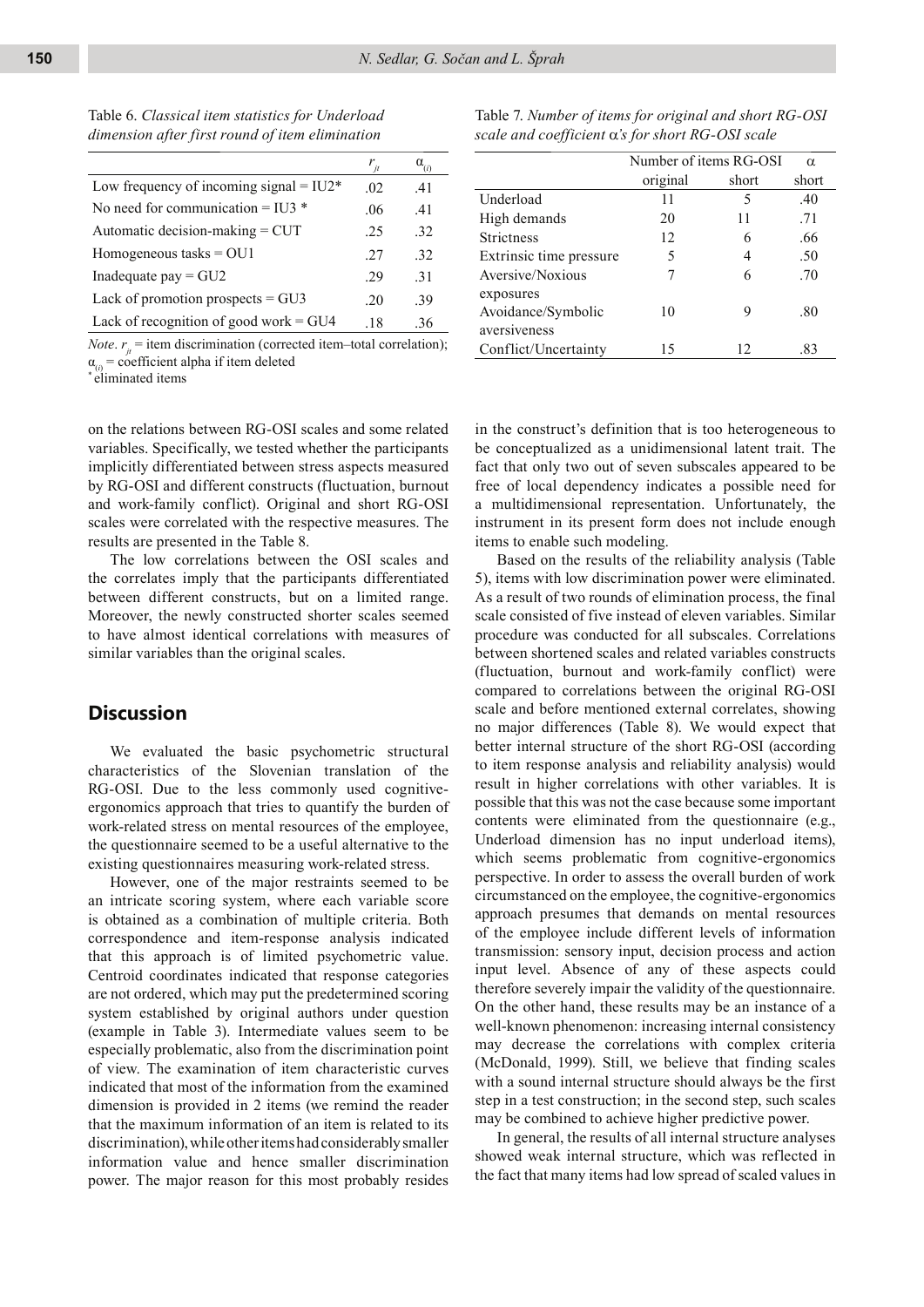|                               |           | ITQ next |          |          |            | <b>WFC</b> |
|-------------------------------|-----------|----------|----------|----------|------------|------------|
| Dimension                     | ITQ think | year     | OLBI neg | WFC time | WFC strain | behaviour  |
| Underload total               | $.16***$  | $.16***$ | $.25***$ | $.17***$ | .07        | .01        |
| Underload short               | $.18***$  | $.17**$  | $.24**$  | $.20**$  | .06        | $-.01$     |
| High demand total             | .03       | .05      | .00.     | $.11*$   | $.12**$    | $.08*$     |
| High demand short             | $-.03$    | .00.     | $-.07$   | .02      | .09        | .07        |
| Strictness total              | $.14***$  | $.10*$   | $.24***$ | $.25***$ | .06        | .01        |
| Strictness short              | $.14**$   | $.10*$   | $.21**$  | $.22**$  | .03        | $-.02$     |
| Extrinsic time pressure total | $.18***$  | $.10*$   | $.11***$ | $.19**$  | $.12**$    | .04        |
| Extrinsic time pressure short | $.18***$  | $.10^*$  | $.11***$ | $.18***$ | $.12***$   | .04        |
| Noxious exposure total        | .05       | .06      | $.18***$ | $.12***$ | $.08*$     | $-.04$     |
| Noxious exposure short        | .05       | .06      | $.18***$ | $.12**$  | $.08*$     | $-.03$     |
| Symbolic aversiveness total   | $.09*$    | .06      | $.15***$ | $.17***$ | $.15***$   | .06        |
| Symbolic aversiveness short   | $.08*$    | .06      | $.14**$  | $.16**$  | $.13**$    | .06        |
| Conflict total                | $.21**$   | $.15***$ | $.23**$  | $.32**$  | $.25***$   | $.19**$    |
| Conflict short                | $.21***$  | $.15***$ | $.22**$  | $.31***$ | $.25***$   | $.17***$   |

Table 8. *Kendall's tau correlations of the original and short scales with related constructs*

*Notes*. ITQ think - think of quitting job; ITQ next year - very possible to change employer next year; OLBI neg - negative items for measuring burnout; WFC time - Time-based work-family conflict; WFC strain - Strain-based work-family conflict; WFC behaviour - Behaviour-based work-family conflict.

 $p < .05$ ;  $p < .01$ 

multiple correspondence analysis and low discrimination indices (both classical and IRT ones). Since the items in the RG-OSI are relatively clearly presented, the answer should probably be looked for in unclear wording or similar item deficiencies. It seems that the major reason for the weak structure resides in the constructs' definitions. In other words, the measured constructs may be too heterogeneous to be conceptualized as latent traits. Of course, this makes the interpretation of the proposed dimension scores unclear. It is a matter of further research to determine whether a more suitable psychometric model can be found for RG-OSI, or should it be abandoned altogether.

### **Limitations of the study**

First potential drawback concerns a rather specific sample, which has not been randomly selected from the full range of possible occupations. Our sample was predominantly restricted to employees of the government, public administration and defence, industry or manufacturing, construction and education. Moreover, it was overrepresented by employees from 31 to 50 years old, and employees with either completed high school or university. However, establishing norms was not the aim of this study. Although the structure of the sample did not perfectly reflect the structure of the Slovene population of employees, we are convinced that our sample was sufficiently heterogeneous to rule out the interpretation of the low reliability as a consequence of a highly homogeneous sample. Another potential drawback is the reliance on self-report and very long questionnaires containing many items (e.g., RG-OSI consists of 65 items), which could affect concentration and motivation of participants.

## **Future research and implications for practice**

To our knowledge, this is one of the first attempts to assess the quality of the OSI questionnaire in its general form, mainly due to more frequently used occupation specific OSI questionnaires that can be developed from the general model. So far our results showed that the questionnaire in its original and short form has some severe psychometric limitations, which should not be overlooked when interpreting results. The short RG-OSI scales showed better internal characteristics and seemed to behave similarly to the original ones with regard to their relation to some other variables, but lacked some important aspects of work-related demands. Moreover, the use of short RG-OSI would considerably shorten the time needed to complete the questionnaire, but some additional work would be needed to replace the eliminated aspects and improve the validity and criterion correlations. We should also note that reliability estimates of short scales should be taken with some precaution, since they were not determined on a new sample and are therefore overestimated at least to a certain extent.

Hierarchical structure of the OSI model with components at the highest level and more specific attributes nested within components could be better tested using a non-compensatory model with multiple latent dimensions. So far, a multidimensional IRT models are mostly used in the field of cognitive diagnosis, where relatively long tests with heterogeneous items that vary in numbers and types of cognitive operations or skills are normally used (see Embretson &Yang, 2013). Apart from this, there is a lack of non-additive measurement models that would be appropriate for psychological tests consisting of multiple dimensions. Multidimensional models as suggested by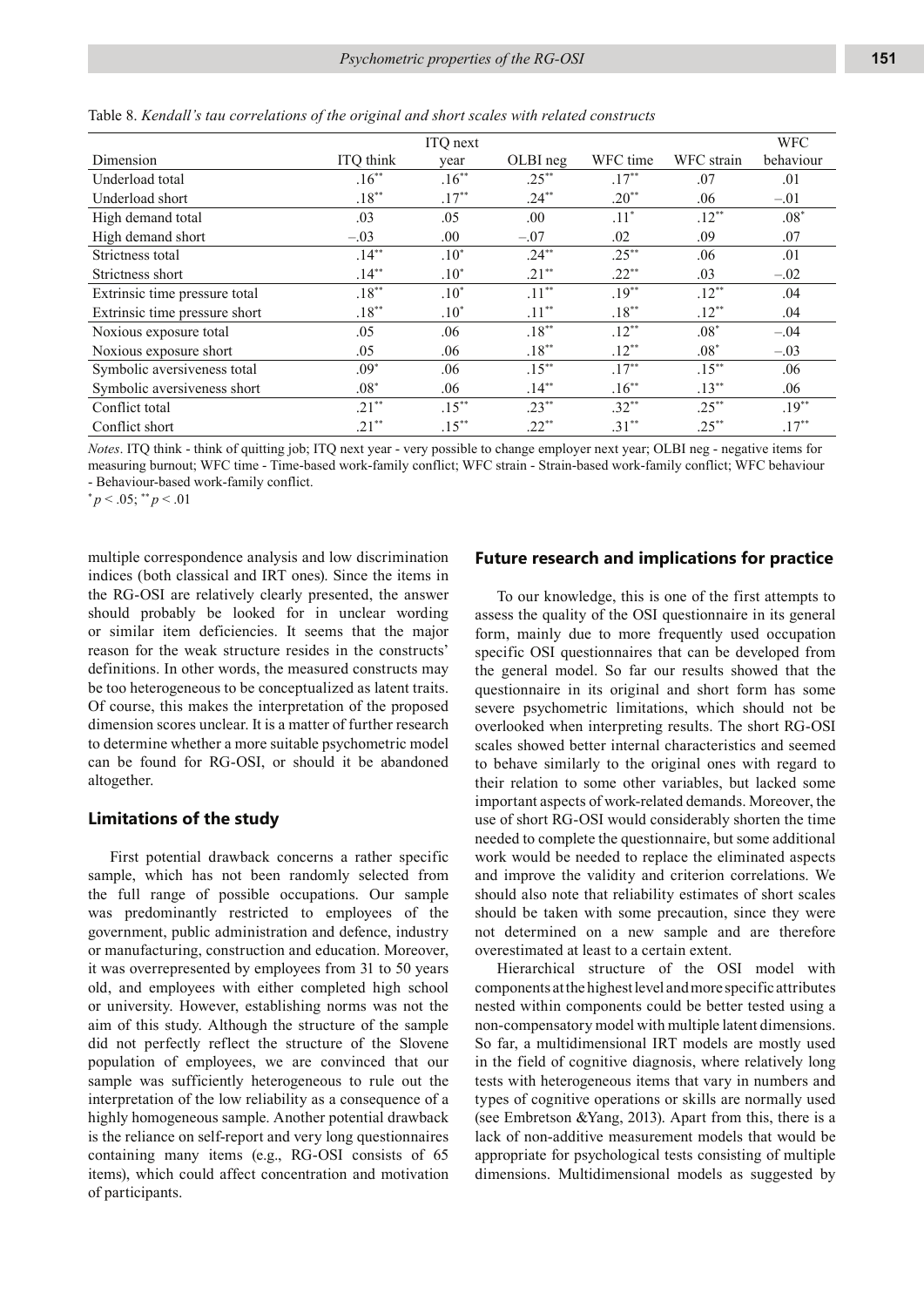Embretson and Yang (2013) could not be applied to RG-OSI questionnaire because it lacks theoretically and empirically plausible theory of the underlying components and attributes. Our use of mainstream analyses may have therefore done an injustice to the instrument. However, before more suitable models emerge, such results may be viewed as the best available approximations to the optimal evidence about the psychometric quality of the test. Therefore, we cannot recommend a routine use of RG-OSI in applied psychology at this stage.

### **Conclusions**

Evaluation of psychometric adequacy of the Slovenian adaptation of the RG-OSI questionnaire showed that the questionnaire has some severe psychometric limitations regarding its scoring system and the conceptualization of the measured constructs. Shortened scales have been proposed, which would considerably shorten the time needed to complete the questionnaire, but would require further development to cover all the theoretical aspects of the cognitive ergonomics perspective.

Our study also suggested that non-additive measurement models, appropriate for psychological tests consisting of multiple dimensions, should be given further attention.

**Acknowledgements**. The presented study was a part of »The Support Programme for Employers and Employees for Reducing Work-related Stress and Its Adverse Effects«, co-founded by the European Social Fund, EU (framework of the Operational Programme for Human Resources Development for the period 2007- 2013) and by the Slovenian Research Agency, Research Programme Collective Memory and Cultural Dynamics, No. P6-0347.

# **References**

- Belkić, K. (2003). *The Occupational Stress Index: An approach derived from cognitive ergonomics and brain research for clinical practice*. Cambridge, United Kingdom: Cambridge International Science Publishing.
- Belkić, K., Emdad, R. & Theorell, T. (1998). Occupational profile and cardiac risk: Possible mechanisms and implications for professional drivers. *International Journal of Occupational and Environmental Health, 11*, 37–57.
- Belkić, K., & Nedić, O. (2007). Workplace stressors and lifestyle-related cancer risk factors among female physicians: Assessment using the occupational stress index. *Journal of Occupational Health, 49*, 61–71.
- Belkić, K., & Savić, C. (2008). The occupational stress index: An approach derived from cognitive ergonomics applicable to clinical practice. *Scandinavian Journal of Work and Environmental Health, 6*, 169–175.
- Cai, L., Thissen, D., & du Toit, S. H. C. (2011). *IRTPRO for Windows* [Computer software]. Lincolnwood, IL, USA: Scientific Software International.
- Carlson, D. S., Kacmar, K. M., & Williams, L. J. (2000). Construction and initial validation of a multidimensional measure of work-family conflict. *Journal of Vocational Behavior, 56*, 249–276.
- Cronbach, L. J., & Meehl, P. E. (1955). Construct validity in psychological tests. *Psychological Bulletin, 52*(4), 281–302.
- Demerouti, E., Bakker, A. B., Nachreiner, F., & Schaufeli, W. B. (2001). The job demands resources model of burnout. *Journal of Applied Psychology, 86,* 499–512.
- Embretson, S. E., & Reise, S. P. (2000). *Item response theory for psychologists*. Mahwah, NJ: Lawrence Erlbaum Associates.
- Embretson, S., & Yang, X. (2013). A multicomponent latent trait model for diagnosis. *Psychometrika, 78*(1),  $1 - 14$ .
- EU-OSHA European Agency for Safety and Health at Work (2010). *European Survey of Enterprises on New and Emerging Risks (ESENER): Managing safety and health at work*. Luxembourg, Luxembourg: Office for Official Publications of the European Communities. Retrieved from https://osha.europa. eu/en/publications/reports/esener1\_osh\_management
- Fine, S. A., & Cronshaw, S. F. (1999). *Functional job analysis: A foundation for human resources management*. Mahwah, NJ, USA: Lawrence Erlbaum Associates.
- Graham, J. W. (2009). Missing data analysis: Making it work in the real world. *Annual Review of Psychology, 6,* 549–576.
- Greenacre, M. (2007). *Correspondence analysis in practice* (2nd ed.). Boca Raton, FL, USA: Chapman & Hall, CRC.
- Halbesleben, J. R. B., & Buckley, M. R. (2004). Burnout in organizational life. *Journal of Management, 30,* 859–879.
- Hollnagel, E. (2003). *Handbook of cognitive task design*. Mahwah, NJ, USA: Lawrence Erlbaum Associates.
- Johnson, J. V., & Hall, E. M. (1988). Job strain, workplace social support, and cardiovascular disease: A crosssectional study of a random sample of the Swedish working population. *American Journal of Public Health, 78*, 1336–1342.
- Karasek, R. A., Baker, D., Marxer, F., Ahlbom, A., & Theorell, T. (1981). Job decision latitude, job demands, and cardiovascular disease: A prospective study of Swedish men. *American Journal of Public Health, 71,* 694–705.
- Konovsky, M. A., & Cropanzano, R. (1991). The perceived fairness of employee drug testing as a predictor of employee attitudes and job performance. *Journal of Applied Psychology, 76*, 698–707.
- Little, R. J. A., & Rubin, D. B. (1989). The analysis of social science data with missing values. *Sociological Methods and Research, 18*, 292–326.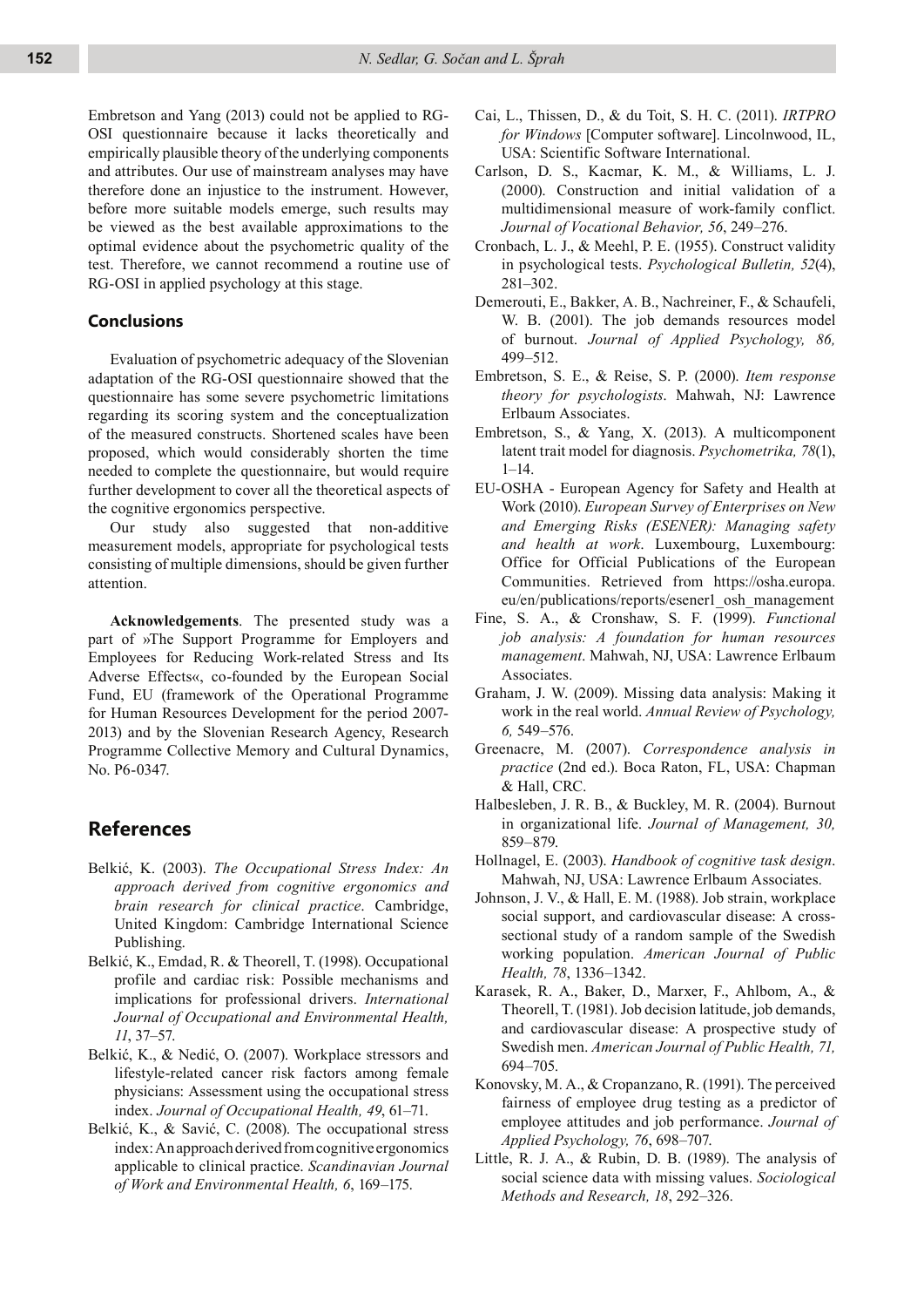- McDonald, R. P. (1999). *Test theory: A unified treatment*. Mahwah, NJ, USA: Lawrence Erlbaum Associates.
- Niedhammer, I., Tek, M. Y., Starke, D., & Siegrist, J. (2004). Effort reward imbalance model and selfreported health: Cross-sectional and prospective findings from the GAZEL cohort. *Social Science & Medicine, 58*, 1531–1541.
- Parent-Thirion, A., Fernández Macías, E., Hurley, J., & Vermeylen, G. (2005). *Fourth European Working Conditions Survey.* Dublin, Ireland: European Foundation for the Improvement of Living and Working Conditions (EUROFOND). Retrieved from http://www.eurofound.europa.eu/pubdocs/2006/98/ en/2/ef0698en.pdf (8. 4. 2013)
- Parent-Thirion, A., Vermeylen, G., van Houten, G., Lyly-Yrjänäinen, M., Biletta, I., & Cabrita, J. (2010). *Fifth European Working Conditions Survey – 2010.* Dublin, Ireland: European Foundation for the Improvement of Living and Working Conditions (EUROFOND). Retrieved from http://www.eurofound.europa.eu/ pubdocs/2011/82/en/1/EF1182EN.pdf (8. 4. 2013)
- Salavecz, G., Chandola, T., Pikhart, H., Dragano, N., Siegrist, J., Jöckel, K. H., Erbel, R., Pajak, A., Malyutina, S., Kubinova, R., Marmot, M., Bobak, M. & Kopp, M. (2010). Work stress and health in Western European and post-communist countries: An East-West comparison study. *Journal of Epidemiology and Community Health, 64*(1), 57–62.
- Scott, D., Bishop, J. W., & Chen, X. (2003). An examination of the relationship of employee involvement with job satisfaction, employee cooperation, and intention to quit in U.S. invested enterprise in China. *International Journal of Organizational Analysis, 11*, 3–19.
- Sedlar, N., Šprah, L., Tement, S., & Sočan, G. (submitted2015). Internal structure of an alternative measure of burnout: Study on the Slovenian adaptation of the Oldenburg Burnout Inventory (OLBI). *Burnout Research*, *2*(1), 1–7.
- Siegrist, J. (2002). Effort-reward imbalance at work and health. In P. L. Perrewe, D. C. Ganster (Eds.), *Research in Occupational Stress and Well-being: Vol. 2. Historical and Current Perspectives on Stress and Health* (pp. 261–291). New York, NY, USA: JAI Elsevier.
- Soori, H., Rahimi, M., & Mohseni, H. (2008). Occupational stress and work-related unintentional injuries among Iranian car manufacturing workers. *Eastern Mediterranean Health Journal, 14*(3), 697–703.
- Tement, S., Korunka, C., & Pfifer, A. (2010). Toward the assessment of the work-family interface: Validation of the Slovenian versions of work-family conflict and work-family enrichment scales. *Psihološka obzorja, 19*(3), 53–74.
- Van Stolk, L. Staetsky, E., Hassan, E., & Kim, C. V. (2012). *Management of psychosocial risks at work: An analysis of the findings of the European Survey of Enterprises on New and Emerging Risks (ESENER).* Luxembourg, Luxemourg: Publications Office of the European Union.
- Vicente, K. J. (1999). *Cognitive work analysis: Towards safe, productive, and healthy computer-based work.*  Mahwah, NJ, USA: Lawrence Erlbaum Associates.
- Welford, A. T. (1968). *Fundamentals of skill*. London, United Kingdom: Methuen.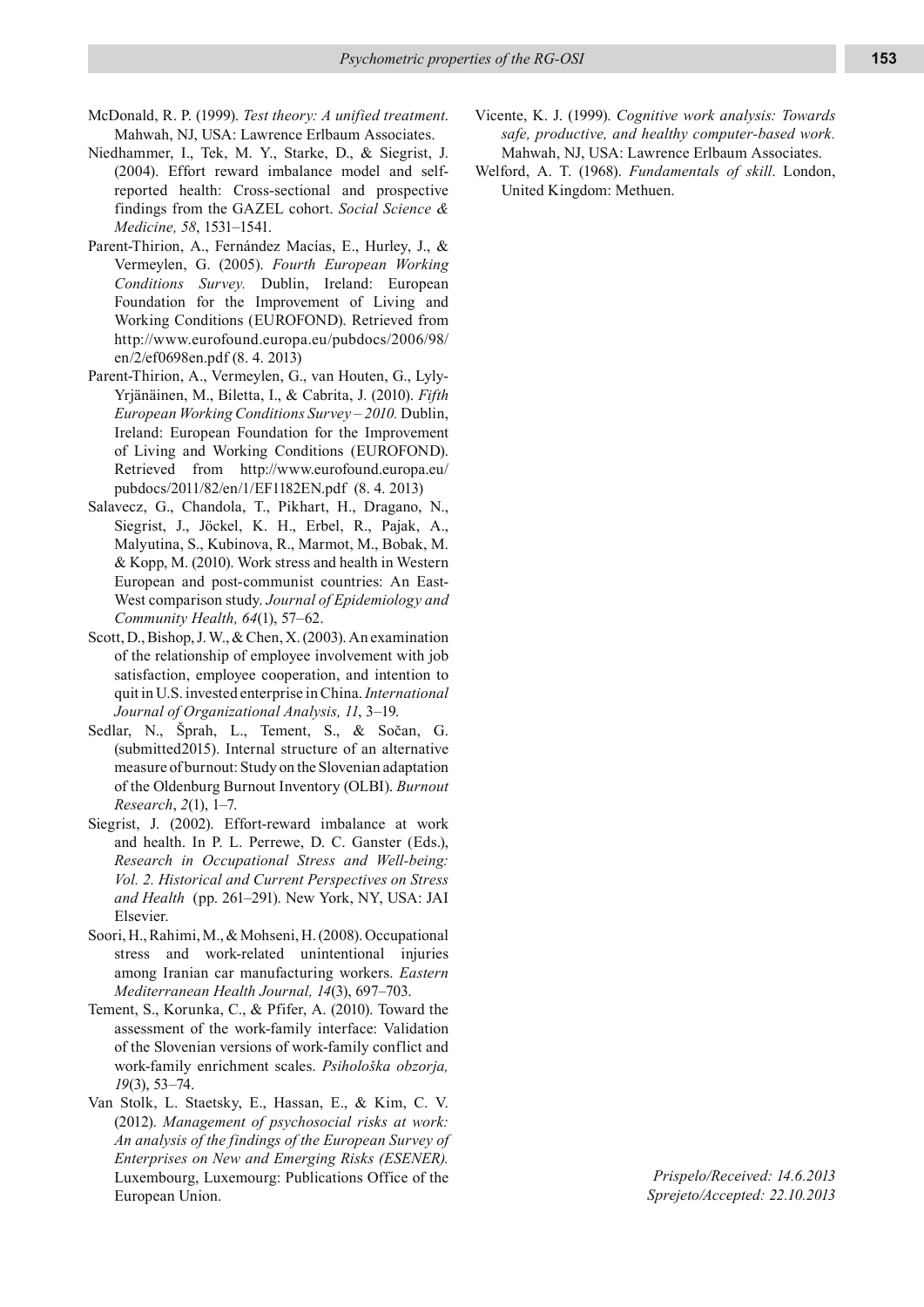# **Appendix**

Table 9*. Item analysis statistics for the remaining dimensions*

| High demands         |                                                                                                                                                                                                             |              |               |              |               |              |                                            |              |                            |      |                |      |
|----------------------|-------------------------------------------------------------------------------------------------------------------------------------------------------------------------------------------------------------|--------------|---------------|--------------|---------------|--------------|--------------------------------------------|--------------|----------------------------|------|----------------|------|
| Item                 | $\boldsymbol{a}$                                                                                                                                                                                            | s.e.         | $b_i$         | s.e.         | b,            | s.e.         | b <sub>3</sub>                             | s.e.         | $b_{\scriptscriptstyle A}$ | s.e. | b <sub>5</sub> | s.e. |
| I <sub>H1</sub>      | 1.76                                                                                                                                                                                                        | 0.27         | $-1.40$       | 0.16         |               |              |                                            |              |                            |      |                |      |
| IH <sub>2</sub>      | 1.00                                                                                                                                                                                                        | 0.22         | $-3.32$       | 0.60         | 4.02          | 0.82         |                                            |              |                            |      |                |      |
| IH <sub>3</sub>      | $-0.12$                                                                                                                                                                                                     | 0.15         | $\mathbf X$   | $\mathbf X$  | $\mathbf X$   | $\mathbf X$  |                                            |              |                            |      |                |      |
| IH4                  | 0.72                                                                                                                                                                                                        | 0.60         | 6.20          | 4.65         |               |              |                                            |              |                            |      |                |      |
| IH <sub>5</sub>      | 1.02                                                                                                                                                                                                        | 0.17         | $-1.58$       | 0.24         |               |              |                                            |              |                            |      |                |      |
| IH <sub>6</sub>      | 0.41                                                                                                                                                                                                        | 0.12         | $-7.51$       | 2.15         | $-1.08$       | 0.40         |                                            |              |                            |      |                |      |
| CH1                  | $\mathbf X$                                                                                                                                                                                                 | 4.33         | 0.13          | $0.02\,$     | 0.82          | 0.05         |                                            |              |                            |      |                |      |
| CH <sub>2</sub>      | $\mathbf X$                                                                                                                                                                                                 | $\mathbf X$  | 0.12          | $\mathbf X$  | 1.23          | $\mathbf X$  |                                            |              |                            |      |                |      |
| CH <sub>3</sub>      | 1.74                                                                                                                                                                                                        | $0.18\,$     | $-0.64$       | $0.10\,$     | 0.46          | $0.08\,$     | 1.33                                       | 0.12         |                            |      |                |      |
| CH4                  | 0.94                                                                                                                                                                                                        | 0.13         | $-3.52$       | 0.46         | $-0.66$       | 0.15         | 1.48                                       | 0.21         |                            |      |                |      |
| OH1                  | 0.45                                                                                                                                                                                                        | 0.11         | $-2.19$       | 0.58         | $-1.52$       | 0.44         | 2.02                                       | 0.53         |                            |      |                |      |
| OH <sub>2</sub>      | 0.67                                                                                                                                                                                                        | 0.12         | $-5.11$       | 0.90         | $-2.12$       | 0.38         | 0.97                                       | 0.23         |                            |      |                |      |
| OH3                  | 0.52                                                                                                                                                                                                        | 0.12         | $-3.15$       | 0.74         | 3.35          | 0.78         |                                            |              |                            |      |                |      |
| OH4                  | 0.55                                                                                                                                                                                                        | 0.12         | $-7.41$       | 1.63         | $-2.51$       | 0.54         | 2.43                                       | 0.52         |                            |      |                |      |
| GH1                  | 0.08                                                                                                                                                                                                        | $0.18\,$     | $\mathbf X$   | $\mathbf X$  | $\mathbf X$   | $\mathbf X$  |                                            |              |                            |      |                |      |
| GH <sub>2</sub>      | 0.47                                                                                                                                                                                                        | 0.11         | $-3.05$       | 0.71         | $-0.38$       | 0.24         | 2.01                                       | 0.49         | 6.04                       | 1.39 |                |      |
| GH3                  | 0.01                                                                                                                                                                                                        | 0.17         | $\mathbf X$   | $\mathbf X$  |               |              |                                            |              |                            |      |                |      |
| GH4                  | 0.14                                                                                                                                                                                                        | 0.10         | $\mathbf X$   | $\mathbf X$  | $-4.64$       | 3.38         | $-4.11$                                    | 3.02         | 5.47                       | 3.95 |                |      |
| GH5                  | 0.36                                                                                                                                                                                                        | 0.12         | 0.52          | 0.32         | 0.55          | 0.33         | 1.86                                       | 0.65         | 2.30                       | 0.78 | 2.38           | 0.80 |
| GH <sub>6</sub>      | $-0.73$                                                                                                                                                                                                     | 0.13         | 0.22          | 0.16         | $-5.37$       | 0.98         | $-8.48$                                    | 1.97         |                            |      |                |      |
|                      | There were $10$ high $(>10)$ LD values indicating local dependency.<br>Response patterns of six items (CH1, CH2, CH3, OH2, OH3, GH2) had a significant ( $p < .05$ ) lack of fit to their respective model. |              |               |              |               |              |                                            |              |                            |      |                |      |
|                      |                                                                                                                                                                                                             |              |               |              |               |              |                                            |              |                            |      |                |      |
| Strictness           |                                                                                                                                                                                                             |              |               |              |               |              |                                            |              |                            |      |                |      |
| Item<br><b>IST</b>   | $\boldsymbol{a}$<br>$-0.19$                                                                                                                                                                                 | s.e.<br>0.13 | $b_i$<br>7.54 | s.e.<br>4.99 | b,<br>$-9.35$ | s.e.<br>6.14 | $b_{\scriptscriptstyle{3}}$<br>$\mathbf X$ | s.e.<br>9.64 | $b_{\lambda}$              | s.e. | b <sub>5</sub> | s.e. |
| CS <sub>1</sub>      | 0.66                                                                                                                                                                                                        | 0.12         | $-2.72$       | 0.50         | $-0.46$       | 0.19         | 3.23                                       | 0.60         |                            |      |                |      |
| CS <sub>2</sub>      | 0.51                                                                                                                                                                                                        | 0.12         | $-4.39$       | 1.02         | $-0.41$       | 0.24         | 4.42                                       | 1.04         |                            |      |                |      |
| <b>OST</b>           | 0.40                                                                                                                                                                                                        |              |               |              | 2.41          |              |                                            |              |                            |      |                |      |
|                      |                                                                                                                                                                                                             | 0.13         | $-7.85$       | 2.55         |               | 0.81         |                                            |              |                            |      |                |      |
| GS1                  | 0.22                                                                                                                                                                                                        | 0.12         | $-3.09$       | 1.69         | 6.81          | 3.65         |                                            |              |                            |      |                |      |
| $\operatorname{GS2}$ | $-0.09$                                                                                                                                                                                                     | $0.11\,$     | 0.05          | 1.22         | $\mathbf X$   | $\mathbf X$  | $\mathbf X$                                | X            | X                          | X    | $\mathbf X$    | X    |
| GS3                  | 0.39                                                                                                                                                                                                        | 0.12         | $-3.33$       | 1.02         | 3.08          | 0.96         |                                            |              |                            |      |                |      |
| GS4                  | 0.63                                                                                                                                                                                                        | 0.12         | $-3.10$       | 0.58         | $-0.15$       | $0.18\,$     | 1.50                                       |              |                            |      |                |      |
| GS5                  | 0.87                                                                                                                                                                                                        | 0.13         | $-4.03$       | 0.62         | $-1.90$       | 0.29         | 0.76                                       |              |                            |      |                |      |
| GS6                  | 2.04                                                                                                                                                                                                        | 0.24         | $-2.25$       | 0.21         | $-1.09$       | 0.11         | 0.02                                       |              |                            |      |                |      |
| GS7                  | 4.89                                                                                                                                                                                                        | 1.20         | $-1.59$       | 0.12         | $-0.59$       | $0.07\,$     | 0.34                                       |              |                            |      |                |      |
| GS8                  | 2.04                                                                                                                                                                                                        | 0.23         | $-2.07$       | 0.19         | $-0.91$       | $0.10\,$     | $-0.10$                                    |              |                            |      |                |      |

There were 2 high (>10) LD values indicating local dependency.

Response patterns of two items (GS1, GS3) had a significant  $(p < .05)$  lack of fit to their respective model.

| Extrinsic time pressure |      |      |              |              |               |      |               |      |       |      |    |      |
|-------------------------|------|------|--------------|--------------|---------------|------|---------------|------|-------|------|----|------|
| Item                    | a    | S.e. | b,           | S.e.         | $b_{\lambda}$ | S.e. | $b_{\lambda}$ | s.e. | $b$ . | S.e. | b. | S.e. |
| <b>IEPT</b>             | 0.05 | 0.25 | $\mathbf{X}$ | $\mathbf{X}$ | $\mathbf{x}$  | X    | X             | X    |       |      |    |      |
| <b>CEPT</b>             | 0.72 | 0.15 | $-3.59$      | 0.71         | $-0.92$       | 0.24 | 1.78          | 0.36 |       |      |    |      |
| <b>OEPT</b>             | 0.87 | 0.16 | $-2.91$      | 0.50         | $-0.39$       | 0.15 | 3.15          | 0.54 |       |      |    |      |
| GEP1                    | 1.32 | 0.25 | $-3.12$      | 0.48         | $-1.74$       | 0.25 | $-0.28$       | 0.11 |       |      |    |      |
| GEP <sub>2</sub>        | 2.26 | 0.57 | $-1.66$      | 0.20         | 0.10          | 0.09 | 1.05          | 0.14 |       |      |    |      |